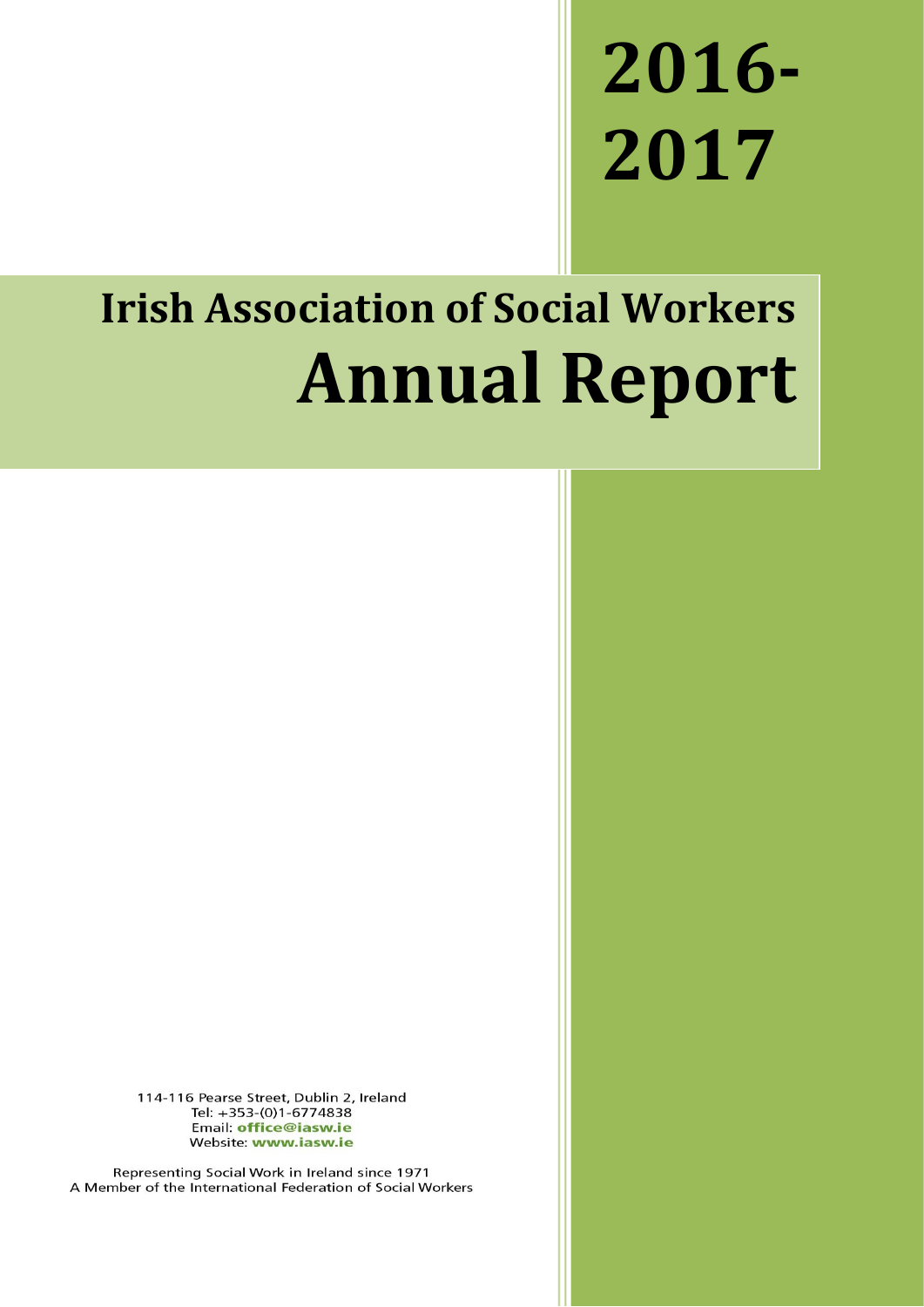## **Table of Contents:**

| <b>IASW Board of Directors and Council</b>                                                                                                                                                                                                                                                                                                                                                                                                                                                                                                                                                                                                                                                                                            |                                                                                 |  |
|---------------------------------------------------------------------------------------------------------------------------------------------------------------------------------------------------------------------------------------------------------------------------------------------------------------------------------------------------------------------------------------------------------------------------------------------------------------------------------------------------------------------------------------------------------------------------------------------------------------------------------------------------------------------------------------------------------------------------------------|---------------------------------------------------------------------------------|--|
| <b>Board Reports:</b>                                                                                                                                                                                                                                                                                                                                                                                                                                                                                                                                                                                                                                                                                                                 |                                                                                 |  |
| Chair Report - Frank Browne<br>Company Secretary - Billie Anne McCauley<br>Treasurer - Aine McGuirk<br>The IASW Social Work Awards - Donal O'Malley<br>Office Manager Report - Danielle McGoldrick<br>Professional Development Co-Ordinator - Cliona Murphy                                                                                                                                                                                                                                                                                                                                                                                                                                                                           | 4<br>5<br>5<br>6<br>$\overline{7}$<br>8                                         |  |
| <b>Special Interest, Affiliate &amp; Associate Group Reports:</b>                                                                                                                                                                                                                                                                                                                                                                                                                                                                                                                                                                                                                                                                     |                                                                                 |  |
| Social Workers in Foster Care - Cahal McHale<br>Social Workers in Adult Mental Health - Orla Prendergast<br>Child & Adolescent Mental Health Social Workers- Eoin Barry<br>Primary Care Social Workers - Eadaoin NiBrhion<br>Ageing - Aisling Coffey<br>Probation - John Balfe<br>Social Workers in Disability - Emer Haastrup<br>Practitioner Research Group - Sarah Donnelly<br>NEW Social Workers - Claire Costelloe<br>Social Workers in Migration - Susan Lewandowski<br>Retired Social Workers Group - Pat Waldron<br><b>Associate Groups</b><br>The Irish Social Worker Journal - Frank Browne<br>The International Affairs Group - John Brennan<br><b>Affiliated Groups</b><br>The Head Medical Social Workers - Amanda Casey | 8<br>10<br>10<br>11<br>13<br>14<br>15<br>16<br>18<br>19<br>20<br>20<br>20<br>22 |  |
|                                                                                                                                                                                                                                                                                                                                                                                                                                                                                                                                                                                                                                                                                                                                       |                                                                                 |  |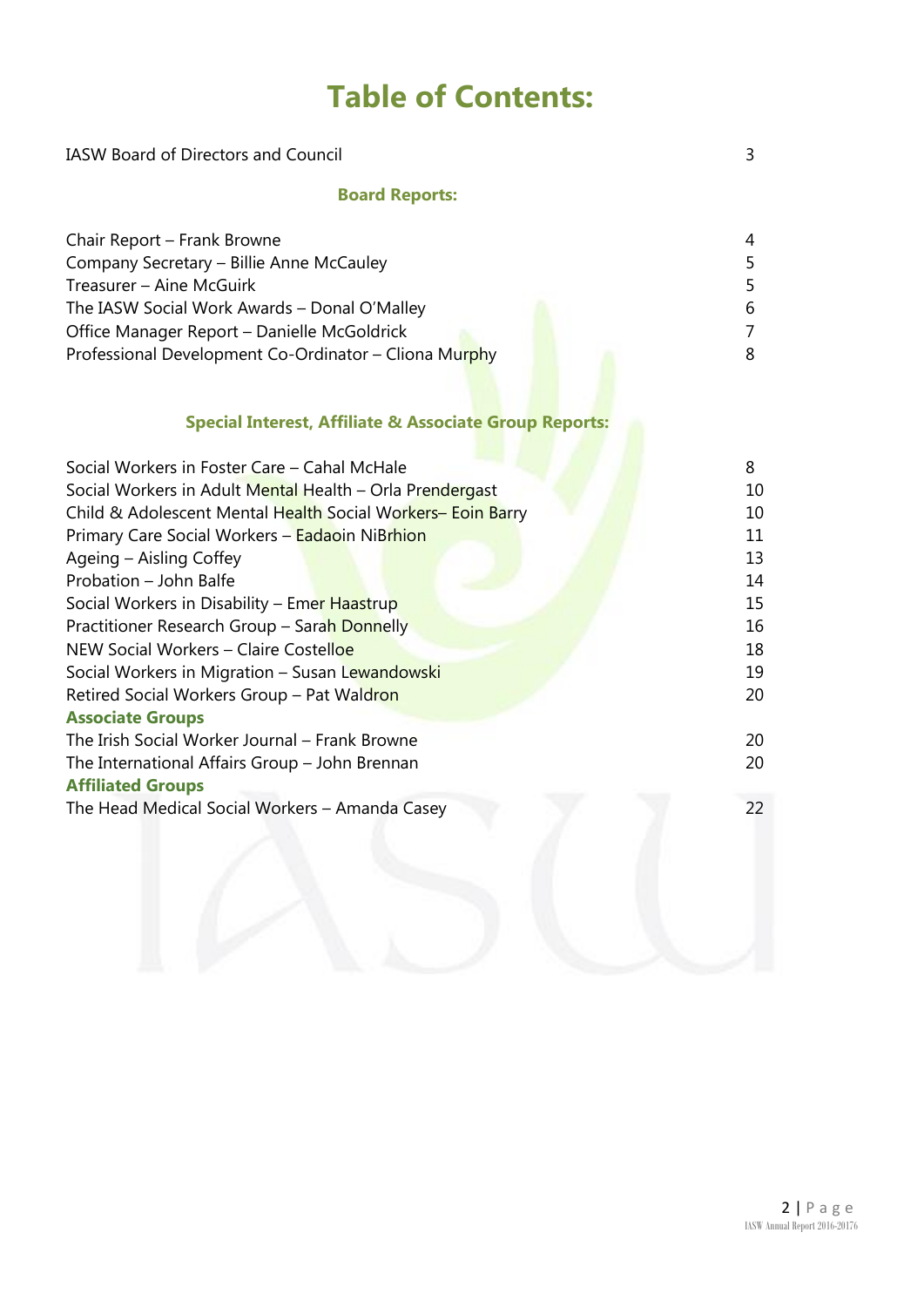| <b>Board &amp; Council Members 2016-2017</b>                             |                                               |                                   |  |  |
|--------------------------------------------------------------------------|-----------------------------------------------|-----------------------------------|--|--|
| <b>List of Board Members</b>                                             |                                               |                                   |  |  |
|                                                                          | Chair - Frank Browne                          | Vice Chair - John Brennan         |  |  |
|                                                                          | Treasurer - Aine McGuirk                      | Secretary - Billie Anne McCauley  |  |  |
|                                                                          | Joe McCarthy                                  | Anette O'Callaghan                |  |  |
|                                                                          | Hilda Loughran                                | Elizabeth Hamilton                |  |  |
|                                                                          | Ruth Murray                                   | Donal O'Malley                    |  |  |
|                                                                          |                                               |                                   |  |  |
| <b>Special Interest, Affiliate &amp; Associate Group Representatives</b> |                                               |                                   |  |  |
|                                                                          | Ageing (SIGA)                                 | <b>Aisling Coffey</b>             |  |  |
|                                                                          | Children & Families                           | Maria McGloughlin & Aoife Bairead |  |  |
|                                                                          | Child/Adolescent Mental Health (CAMHS)        | Eoin Barry                        |  |  |
|                                                                          | Southern Region                               | <b>Ann Holden</b>                 |  |  |
|                                                                          | Social Workers in Disability (SWID)           | <b>Emer Haastrup</b>              |  |  |
|                                                                          | Social Workers in Probation                   | Saragh McGarrigle                 |  |  |
|                                                                          | <b>Adult Mental Health (SWAMH)</b>            | Orla Prendergast                  |  |  |
|                                                                          | <b>Primary Care</b>                           | Eadoin NiBhrion                   |  |  |
|                                                                          | <b>Retired Members</b>                        | Pat Waldron                       |  |  |
|                                                                          | <b>Foster Care</b>                            | Cahal McHale                      |  |  |
|                                                                          | Practitioner Researcher Group                 | Sarah Donnelly                    |  |  |
|                                                                          | <b>New Social Workers</b>                     | Claire Costelloe                  |  |  |
|                                                                          | The Irish Social Worker Chairperson (Interim) | Frank Browne                      |  |  |
|                                                                          | The Council of Irish Adoption Agencies        | <b>Therese McDermott</b>          |  |  |
|                                                                          | <b>Head Medical Social Workers</b>            | Amanda Casey                      |  |  |
|                                                                          | <b>International Affairs Committee</b>        | John Brennan                      |  |  |
|                                                                          |                                               |                                   |  |  |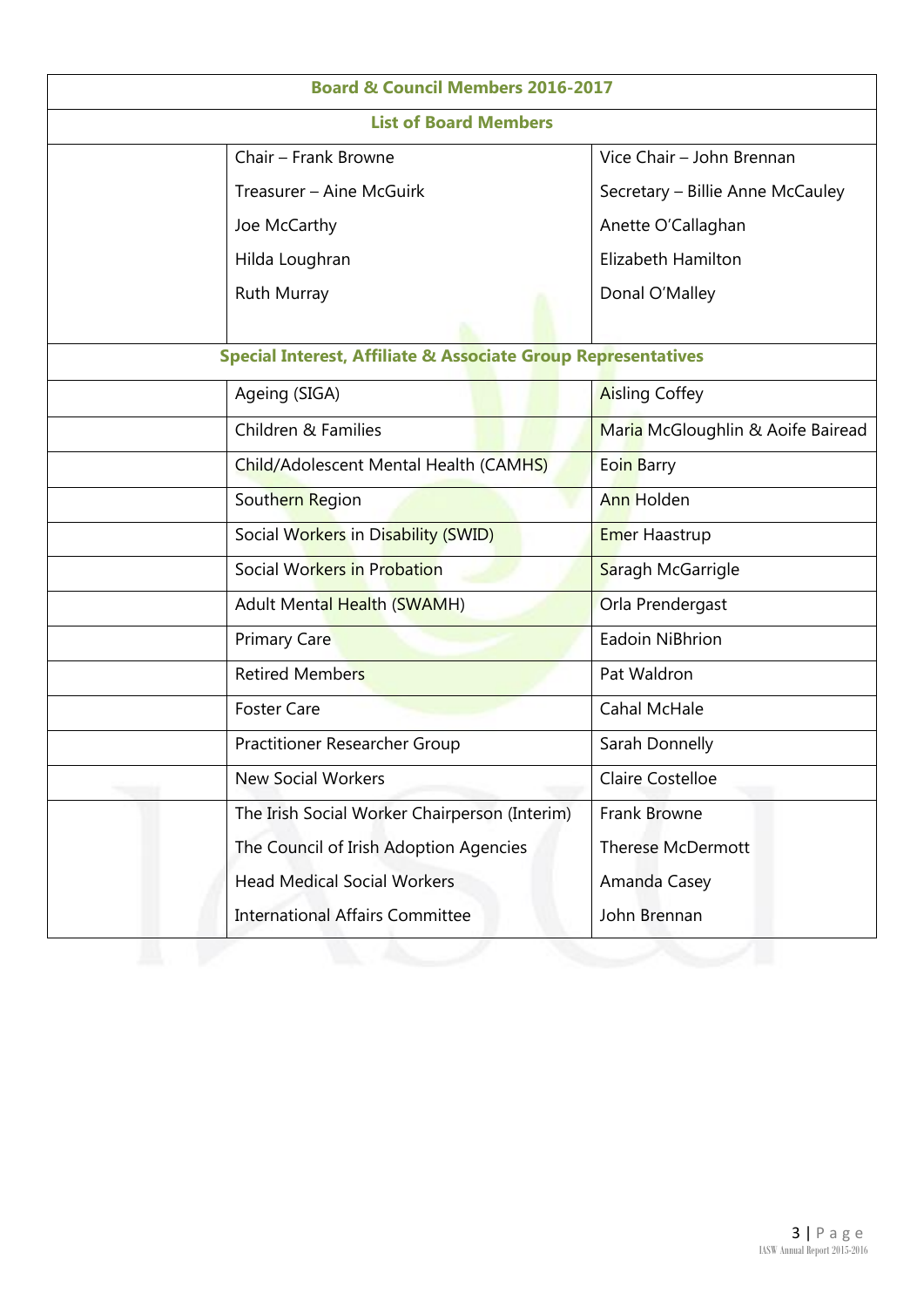## **Board Reports**

**Chair Report**

Frank Browne

My first year as Chair of the IASW has passed so quickly, but I think as an organisation we have continued to make progress in meeting the aims of our organisation and responding to needs of our ever-growing membership. IASW aims to promote the professional development of members, to strive for excellence in practice in the interests of those we work with. IASW will continue to use our influence as the professional body for social workers in Ireland to contribute positively to national policy and legislative developments.

I really am indebted to our office staff; Cliona and Danielle who really are the glue that holds everything together. I must express my appreciation to all the Board and Council members who have supported me in my role and who have given so much of their time to the IASW. There are many other members who have generously given of their time, volunteering to represent the profession on working groups, submitting articles to our journal or in many other ways as an active special interest group member.

While it is at times busy, it is also a privilege to be the Chair of **IASW** and to have an overview of social work in Ireland. The last year has seen a wide variety of activities within IASW and I offer a small flavour of what we achieved together:

We welcomed five **new Board members** this year Hilda, Ruth, Aine, Elizabeth and Annette. All have got up to speed quickly and along with Donal, John, Billie Anne, Joe and myself have worked together well. The Board has worked hard to address the financial deficits of previous years, by scrutinising carefully all items of expenditure and trying to increase membership. Our new treasurer Aine and the rest of the Board will work hard and addressing our finances in the coming year.

**The Council** has met regularly during the year and there was a wonderful sharing of ideas and perspectives. Many Council members volunteered to represent the IASW on working groups and to contribute to policy submissions. Vice Chair John Brennan has continued the arduous work of preparing for the 2018 Global Social Work and Social Development Conference along with the International Affairs Committee.

IASW has met with **key stake holders** as a means to promote social work and the needs of our service users, these included meetings with the Minister for Children Katherine Zappone, Senator Colette Kelleher, representatives of CORU, TUSLA, the Health and Social Care Professions Office, SAGE (support and advocacy service), just to name a few.

IASW has developed **social media guidance**, updated the **protocol for special interest groups** (SIGs) and new SIG's, which will be presented for approval at the AGM.

IASW nominated Nicola Byrne as the social work member of the Mental Health Commission and this was approved by the Minister for mental Health.

Finally, I would like to thank everyone who has helped make IASW what it is today, an important voice for social work and most importantly those we work with. I am confident that the IASW Board will continue to work on your behalf to meet the aims of the organisation. But I ask for your continued support both by being an active member and encouraging other social workers you work with to join us. We are stronger together.

Leroune

Frank Browne **Chairperson**

**Company Secretary**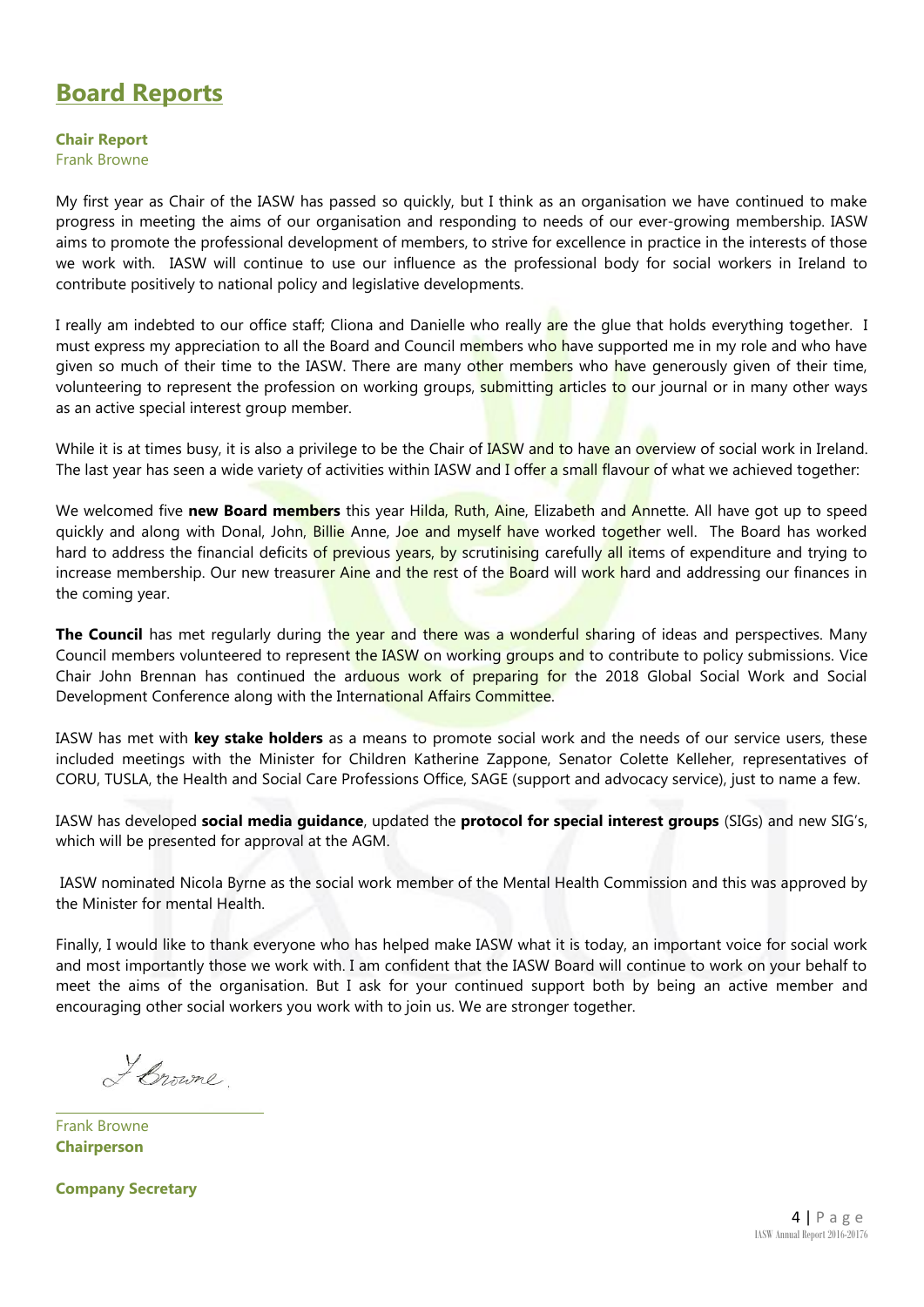#### Billie Anne McCauley

The Company Secretary is responsible for the efficient administration of a company, particularly with regard to ensuring compliance with statutory and regulatory requirements and for ensuring that decisions of the Board of Directors are implemented. Despite the name, the role is not a clerical or secretarial role one in the usual sense. The company secretary ensures that an organization complies with relevant legislation and regulation, and keeps board members informed of their legal responsibilities.

Company secretary is the company named representative on legal documents, and it is their responsibility to ensure that the company and its directors operate within the law.

The main roles of the Secretary are:

- In consultation with the Chair agree and circulate the agenda for Board and all relevant committee meetings
- Ensure effective communication with members occurs.
- Check minutes with chair and circulate
- Other roles within the last year include:
	- Assist office manager/chair in dealing with issues that have arose in a quick response via email.
	- Respond directly to members of the public with their questions in relation to social work.

For the first half of the year I also took on the role of **Treasurer** 

In this role, I provided financial governance over the day to day activates of the association, overseeing all outgoing of the board and co-authorizing and monitoring transactions, along with the officer manager and other member of the board.

My roles within the Board over the years has been easily manageable due to the hard work of the Office Manager, Danielle McGoldrick who I would like to thank for her ongoing commitment and dedication in improving the functioning of our association.

Finally, it has been a great pleasure to be part of such a passionate board over the last 9 years. I hope the board will continue to attract many forward-thinking professionals who want to ensure the social work profession continues to grow their high professional standards.

This IASW is run by members for members joining the association and the board is a way to ensure your voice is heard and assist in making the profession the best it can be. I for one look forward to seeing what the future holds.

#### **Treasurer** Aine McGuirk

The role of the Treasurer is to provide financial governance over the IASW activities and to advise the board on financial matters such as new projects, cash flow and oversee the budgets and accounts.

Having joined the Board in June 2016 I was assigned the role of Treasurer in December. Billie Anne Johnson and John Brennan have assisted in this role by continuing to authorise transactions on the accounts until the bank processes are complete to pass over this authority to me. Since taking on this role I have reviewed the accounting and budgeting practices with the Office Manager to form a plan for making greater efficiencies in the management of the Association's finances. I have met with our bank and taken advice regarding the accounts and I have met with our Auditors John Meade to review the accounts as presented at the AGM. I have liaised closely with the Chairman on all aspects of the finances and made recommendations to the Board.

In regard to CPD monies I have acted to support the CPD Officer as required when financial or budgetary issues arise.

The end of year for 2016 has been audited by John Meade and will be presented and adopted at the AGM on the 13th May 2017. This audit shows that while the association is still in a healthy financial position and income is up, we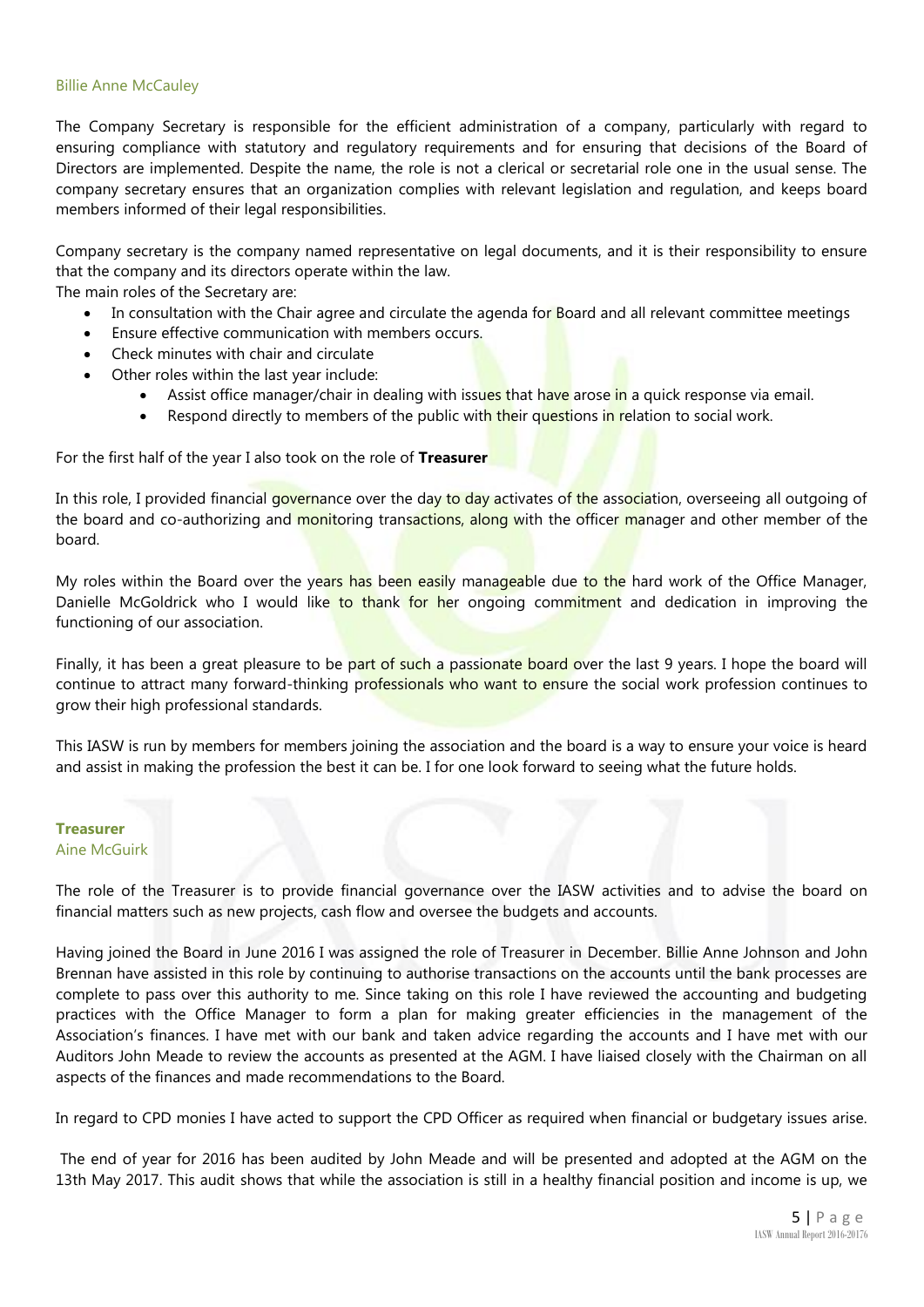have incurred a deficit again this year which has further depleted our reserves. These losses are largely attributable to increased staff costs over 2016. Staffing costs are again stable and the aim of the Board is to break even this year. However, it would be prudent to bring the Association's reserves back up over the next few years.

Maintaining a healthy financial position can be achieved in a number of ways, for example by increasing membership, reviewing membership rates, and examination of other financial streams (grants, advertising, CPD, Journal costs, events, etc.). It is planned to update our office systems to support the Office Manager and to facilitate effective and efficient financial and budgetary planning and control. Once the new system is in place this should free up administration time for other work and projects going forward.

I thank John Meade's Office for their assistance in supporting the Association's Office and for the 2016 Audit.

**The Social Work Registration Board, CORU** Joe McCarthy No report for 2016/2017 term.

**The IASW Social Work Awards 2016** Donal O'Malley

The second year of the Irish Association of Social Workers' National Social Work Awards culminated in the awards ceremony held on the June 17<sup>th</sup>, in Croke Park in Dublin and attended by almost a hundred people. The Minister for State for Mental Health, Helen McEntee was the quest of honor. The Social Work Awards is about recognising the excellent, diverse work that takes place in the profession and celebrating the many outstanding achievements of social workers across Ireland. It also has an *important role to play* in making social work's contribution know to the wider public. Tribute was paid to the 'life changing' work of social workers at the ceremony where quests recognised the skill and professionalism of the practitioners nominated in the 5 categories; Social Worker of the Year; Newly Qualified Social Worker of the Year; Practice Teacher of the Year; Social Work Team of the Year and new for 2016, Social Work Researcher of the Year.

The Social Worker of the Year category, sponsored by Tusla, celebrated the achievement of social workers over the expanse of their careers. This award category received a high number of entries, all deserving of recognition, but the judging panel were particularly impressed with the dedication, leadership and innovation displayed by the nominees who were short-listed namely; Gabrielle McDaid of Tusla in Donegal; Caroline Cantan –of Enable Ireland in Dublin and Joe McCarthy of Tusla in Cork. Fred McBride, the CEO of Tusla presented the Award to Caroline Cantan for her exemplary work in enhancing services for children with disabilities.

The Newly Qualified Social Worker of the Year was sponsored by CPL Recruitment. The judging panel managed to whittle down all the nominations received to a short-list of Victoria McGuinness of Mayo University Hospital; Kate Newell of Cork University Hospital and Michelle Byrne in Primary Care Centre in Dublin 8. The judges were looking for a practitioner with the potential to become a future role model for the profession as well as someone who had demonstrated considerable skill and professionalism in their career to date. The judges felt that Kate Newell best demonstrated this in her role as a medical social worker.

The Practice Teacher of the Year category seeks to give recognition to those social workers who are involved in the mentoring and supervising of students. The judges short-listed two individuals in this category; Brian Donnelly of HSE Mental Health Services in Clontarf, Dublin and Martina Doyle of the Brothers of Charity in Waterford. Both social workers had demonstrated an unwavering dedication to the next generation of social workers in the time and energy that they gave to their students. Ultimately, the judges decided on Brian Donnelly for his versatile approach to meeting his students learning needs.

The Social Work Team of the Year, this year sponsored by the HSE, seeks to celebrate the collective dedication, hard work and skill shown by numerous social work teams across the country in a variety of care-group settings. This year was no exception with an unprecedented number of nominations received presenting the judging panel with a considerable challenge to short-listed just three; Dublin North City Mental Health Team; Sligo University Hospital and Older Persons' Service and the Medical Social Work Department in The Mater Hospital, Dublin. The Award on the night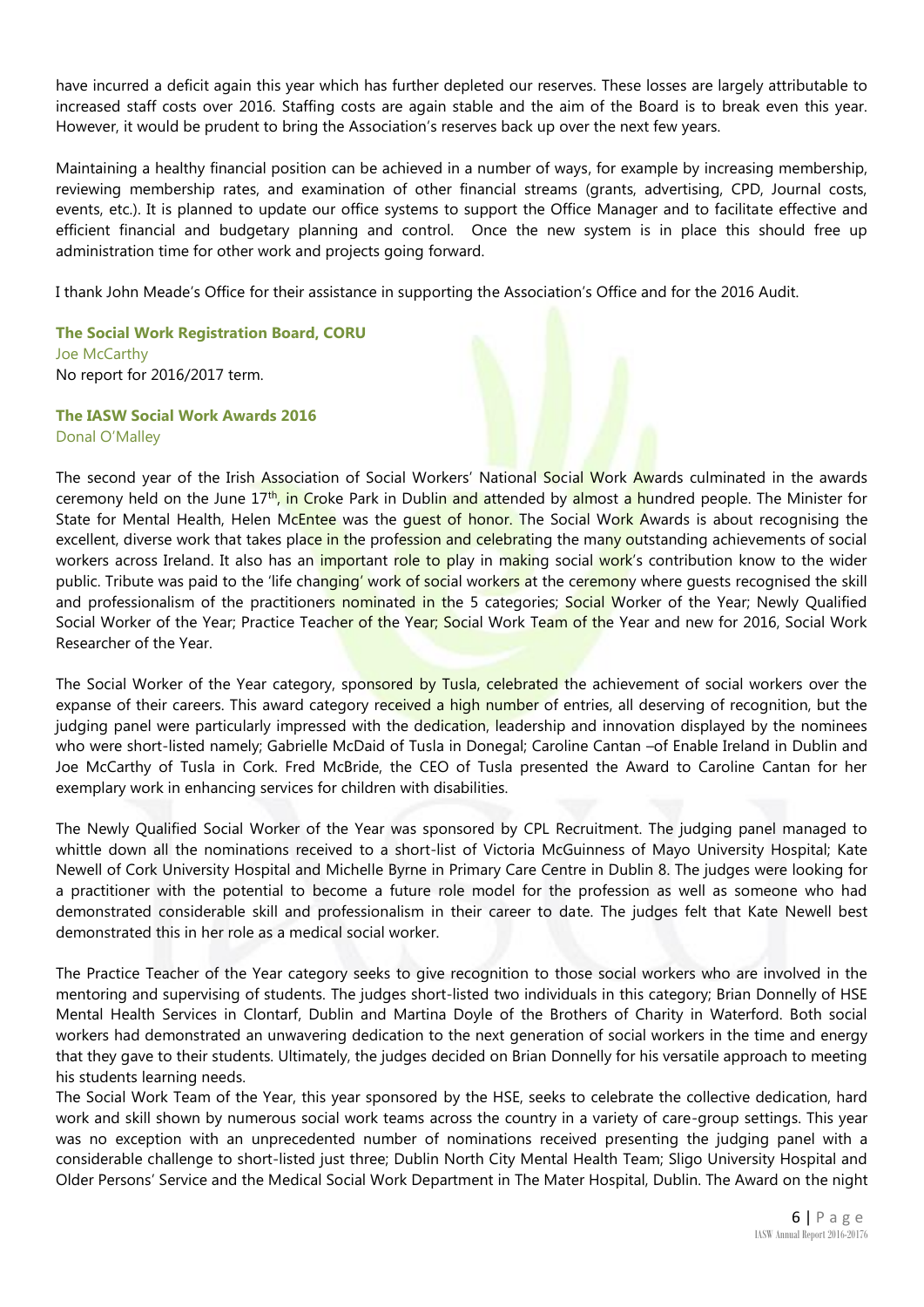was presented by Minister McEntee to the Dublin North City Mental Health Team for their client-centered practice and innovation.

In recognition of the increasing emphasis on the need for quality social work research, it was decided to introduce the new category of Social Work Researcher for 2016. This was sponsored by the Centre for Effective Services. The three short-listed nominees were Nerilee Ceatha of Tusla in Dublin; Carmel Halton of University College Cork and Olivia O'Connell of Tusla in Cork. All three are champions of social work research and demonstrated how research can directly impact on practice. In its inaugural year, the judges decided that the Award be shared between Nerilee Ceatha and Carmel Halton.

In only its second year, the National Social Work Awards has done a lot to raise the profile of social work by acknowledging the excellent work done by all those nominated and by celebrating the individuals and the teams that serve as an inspiration to us all. The IASW would like to thank all the nominators and nominees for their applications; the organizing committee Paula Donohoe, Aideen McDonnell and Eleanor Dwyer and the judging panel Paula Donohoe (again!), Hilda Loughran and Norah Gibbons.

#### **Office Report**

Danielle McGoldrick

The 2016/2017 term has been an extremely busy year for the association. I was on maternity leave from July 2016 to February 2017. During this time, the office was in the safe hands of Sharon Melvin. I would like to take this opportunity to thank Sharon for all of her hard-work and continuous dedication to the work of the IASW during this period.

Since my return, my work has focused on; handover with Sharon, brining myself up to speed on the work of the association during my leave i.e. identifying where routine tasks had/had not been addressed, identifying what operational tasks had/had not been dealt with, establishing what was 'new' during this period and following up on this. Along with, membership renewal, preparation of the accounts for auditing, development and improvement of the in-house database & systems for membership payment, profile, reports, etc. I completed this work towards the end of April.

During the summer months, we will be moving our accounting systems over to a SAGE finance package. As part of this process, I will be assisting with the development of a bespoke finance package for the association and receiving training on this software.

From Autumn to Winter I will be working on some of the following:

- Development of some new sections on the website, including Our International Work, Organisational Chart, SIG Meeting Dates, etc.
- Developing a policy review schedule for the Board of Directors
- Updating and reviewing the Office Manual
- Updating and reviewing the Employee Handbook
- Developing Guidelines for when Representing IASW
- Developing a Finance Manual for the Office Manager & Treasurer

In addition, Cliona and I will be looking at our contractors and reviewing agreements with our service providers, which will include a tender process for some service providers.

I would like to take this opportunity to thank the Directors of the Board who work tirelessly for the Association and who's efforts greatly assist Cliona and I with our roles.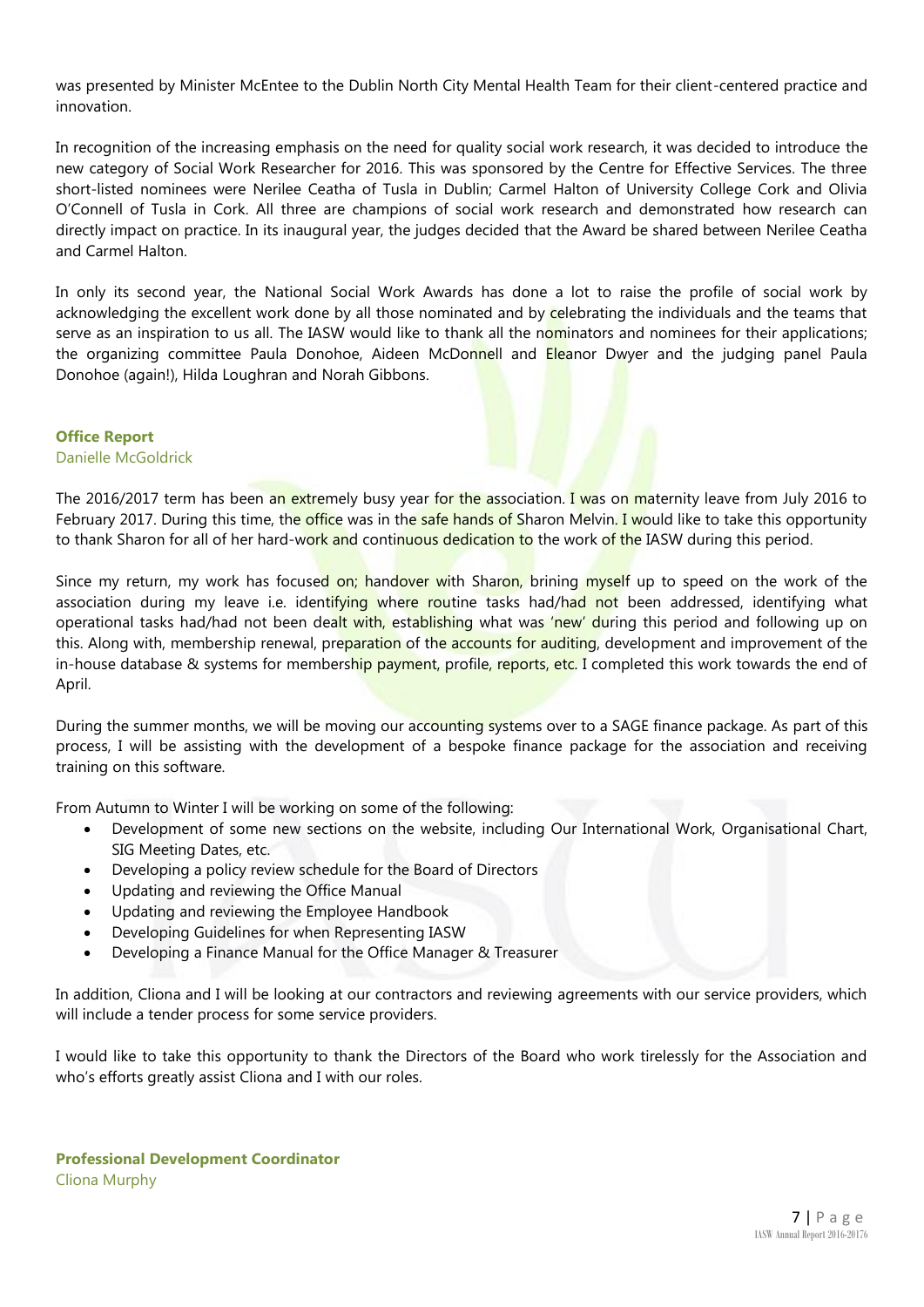Since the last AGM, in relation to events:

- A total of 33 CPD events have been held including conferences (SIG & CPD Officer led) and workshops;
- The majority of events were held in Dublin (more than half of the membership is Dublin-based). Events were also held in Athlone, Galway, Sligo and Cork;
- Fourteen seminars on *CPD & the Requirements of Registration* have been provided nationwide;
- An increased number of interdisciplinary events and national conferences were co-ordinated with CPD officers from other Health and Social Care Professions;

The HSCP CPD Officers Network commissioned training on reflective practice which has informed the development of an Introduction to Reflective Practice workshop, piloted by the IASW and INDI CPD Officers and now being rolled out nationally. In addition to the *events* outlined above, *support* was provided to members to run events themselves. This support took the form of financial and administrative support including promotion of events through e-mail, Facebook, the IASW newsletter and [www.iasw.ie.](http://www.iasw.ie/) The nationwide events celebrating World Social Work Day 2017 is a good example with eight events supported by the IASW in addition to the two IASW led events in Cork and Dublin.

**Promotion of the work and profile of the Association** was progressed by populating the website and Facebook with news about the IASW and its work. This took the form of submissions on proposed policy and legislation, examples of advocacy work taken on behalf of the members and service users, IASW in the media, and presentations from relevant events. A newsletter is compiled and circulated to the membership on a regular basis updating members on the work and achievements of the Association.

*Representing the views of social workers on matters of social policy and practice* and *advocating for the interests of social work clients* are two key objectives of the Association. The IASW played an active role in the development of the HSE Strategy on Education and Development for Health and Social Care Professions through work as a member of the sub group tasked with responsibility for developing the Strategy. The Strategy was launched in February 2017.

A key element of the role has been to *provide information and advice* to social workers in relation to registration, continuing professional development and the *Code of Professional Conduct and Ethics for Social Workers*. Members are kept updated and informed of changes and clarifications led by CORU though member e-mails and the CPD section of the website. Seminars on this topic have been provided nationwide. These fora have provided an opportunity to *hear the views of members* and non-members alike, to discuss the issues arising and to *explore options as to how best to represent member concerns*. Member views on the CPD Standards and Requirements and related matters have been brought to CORU both verbally and in writing. Key concerns continue include difficulties accessing good quality supervision, the impact of the contexts within which social workers work on their capacity to adhere to the Code, whether the SWRB will provide advice and guidance in relation to conflicts within and about the Code and the risk of complaints of professional misconduct as well as the role of employers with regard to supporting registrants engage in CPD. Many social workers are seeking out support and advice from the IASW CPD Officer in relation to maintaining their CPD portfolio and providing supporting documentation for engagement in CPD.

#### **Special Interest Group (SIG), Affiliate & Associate Group Reports**

**Foster Care SIG** Cahal McHale

| <b>Chairperson:</b> | Cahal McHale | <b>Vice-Chair:</b> | Derek Hanley |
|---------------------|--------------|--------------------|--------------|
| Secretary:          | Karen Hope   | Treasurer:         | Joan Boland  |

It has been a very busy year for SWIFC following on from a successful conference just prior to the last AGM. Despite a number of Committee members having experienced accidents, illness, family bereavements and the ever-increasing demands of work, members managed to make time to contribute to a busy year of SWIFC activity.

The Group held its AGM on 27<sup>th</sup> May, 2016 in UCD, following a very successful, and fully booked conference on "Adoption from Foster Care", organised jointly between SWIFC/ IASW and UCD. While the number of members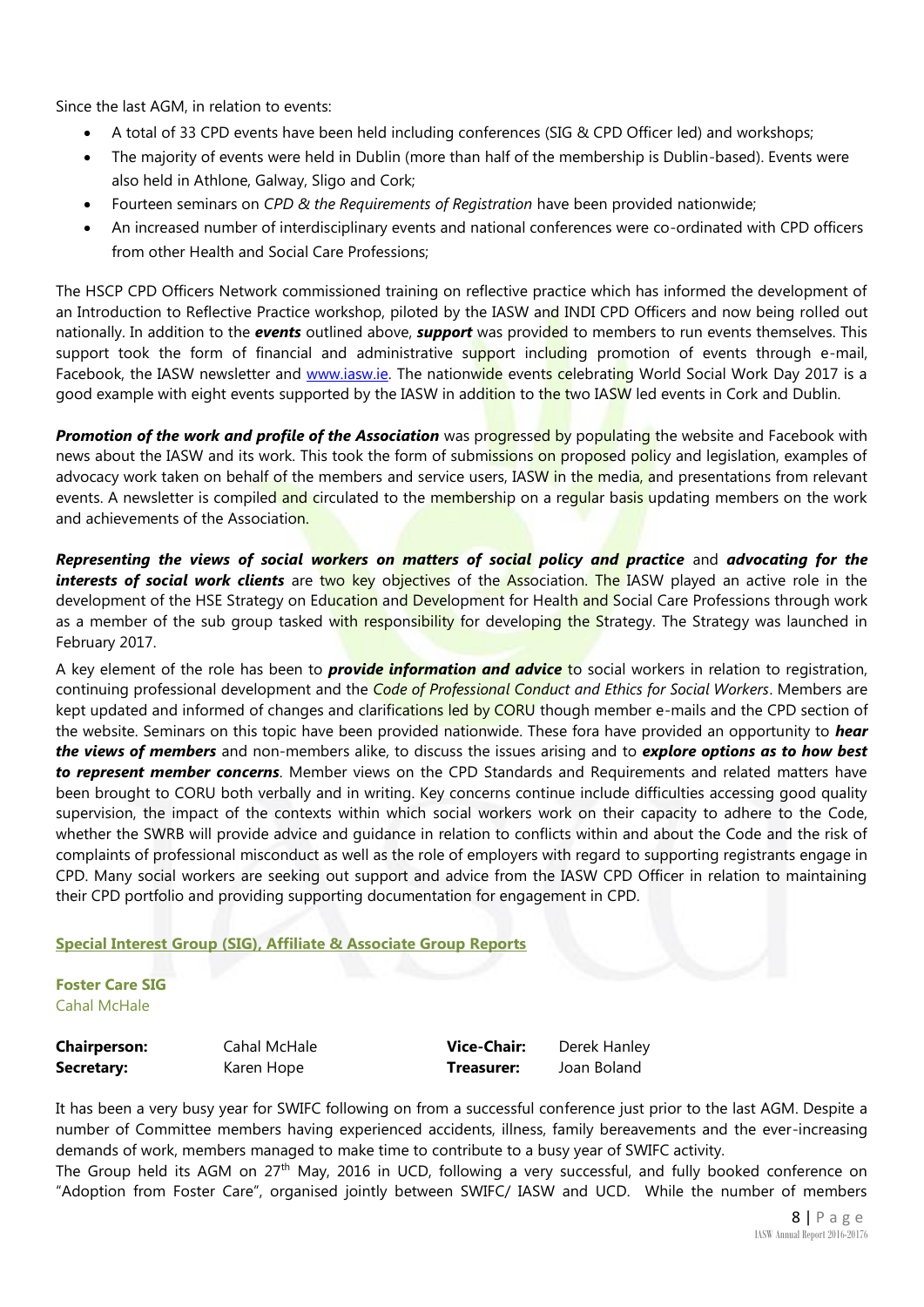remaining on for the AGM was small, a new committee was elected with Cahal McHale returned for his third term as Chairperson and Karen Hope as Secretary. The position of vice chair was filled by Derek Hanley, with Joan Boland continuing as Treasurer.

There were 11 meetings of the committee held during the year and all but two of these were by teleconference. The group used the opportunity of the National IFCA Conference in Carlow on 15<sup>th</sup> October to hold one of the "face to face" meetings with the central items on the agenda to finalise the discussion document – *Foster Care: Envisioning the Future*. A plan for its completion and publication was agreed with a time scale suggested and an editorial group selected.

Following this meeting, proof-readers were approached and discussions took place between SWIFC secretary and the CPD officer of the IASW in respect of publication. A draft of the document was submitted to the IASW Chairperson and subsequently to the board for consideration.

After a series of delays, a date for the launch of the discussion document was set for  $2^{nd}$  March to coincide with National Fostering Awareness Week. But even of more significance, from the perspective of attracting media attention, was the announcement by government that two reports were to be published in respect of a foster child with a disability in the south east (referred to as "Grace"). This brought foster care and its deficits into stark focus. The result was national coverage of the launch of *"Foster Care: Envisioning the Future"* with interviews being carried out with the authors of the document on Lunchtime and Six One News programmes.

The document has also been cited more recently by a district court Judge in presenting a paper at Barnardos conference on the proposed legislation on Guardians ad Litem. Given that an important objective in producing the document was to generate discussion on the many facets of foster care and the challenges it faces, it is gratifying that the subject is now receiving increased attention.

We have recently received an offer from the Department of Child and Youth Affairs to meet to discuss our recommendations and at the time of the launch, where both Tusla and the DoCYA were represented, reference was made to the timeliness of the publication as a contribution towards informing the work of Tusla's Alternative Care strategy which is at an advanced stage of completion. These factors suggest hopeful signs the document may not simply be filed away.

While the work of the group over the last two years has been driven by a sustained commitment to complete the document, there is now a recognition among the members that the next pressing task is to garner support and to have the recommendations contained within it advanced. It is hoped that greater attention will now be drawn to the serious and increasing deficits in recruitment, retention and support of foster care as well as the other shortcomings identified in the broader areas of Child Care.

The Group is very grateful to the Frank, IASW Chairperson; Cliona, CPD officer; Danielle, Office Manager and Board members, particularly Joe McCarthy, for all their assistance and support in bringing the document to completing and publication. Contacts had also been made with the Children and Families SIG, initially in respect of the discussion document but subsequently in response to a proposal that the two SIGs establish some regular links. It is hoped that this will enable us to pursue areas of mutual interest in more effective ways.

SWIFC is currently involved in arranging their AGM in Athlone on  $11<sup>th</sup>$  May to take place on the afternoon before the National IASW Conference. A CPD event exploring some of the issues in the discussion document is also being scheduled to follow the SWIFC AGM.

A motion is being tabled at the IASW AGM to mandate the Association to call *"… on the Minister for Children & Youth Affairs to establish a Working Party to review Foster Care provision and progress the further development of the service for children in care based on the recommendations…."* of the report which can be accessed at: *[https://www.iasw.ie/news](https://www.iasw.ie/news-post.aspx?contentid=7555)[post.aspx?contentid=7555](https://www.iasw.ie/news-post.aspx?contentid=7555)*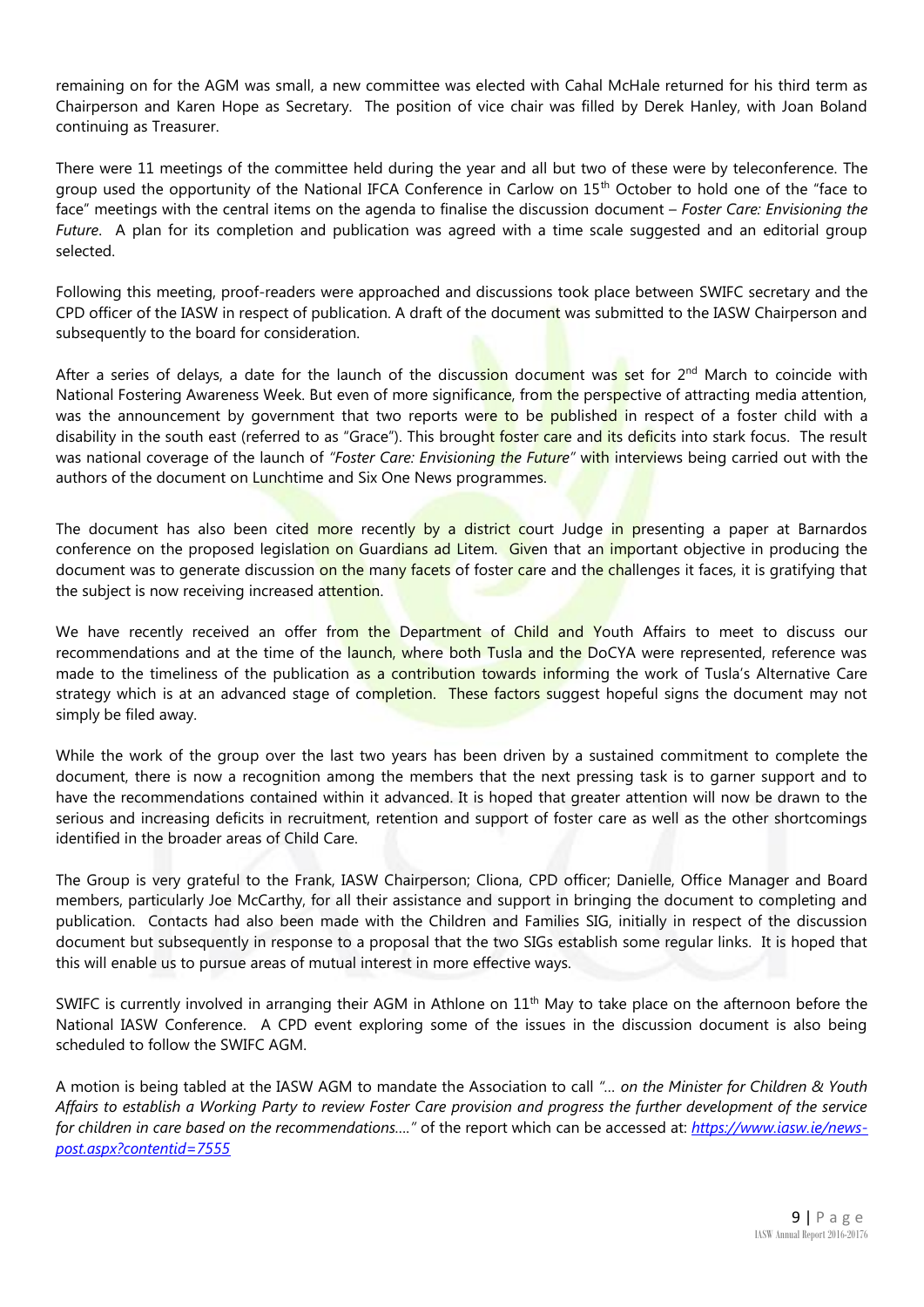We would urge all IASW members and Social Workers in general to read the document and contribute to the complex discussions that will be necessary to discern how Ireland can progress the many challenges facing child care.

**Southern Region SIG** Anne Holden No report for 2016/2017 term.

**Adult Mental Health SIG** Orla Prendergast

S.W.A.M.H. – is a special interest group in transition. S.W.A.M.H. has lost some committee members and has also gained new members and talent.

Orla Prendergast was elected to the role of Chairperson. Anna Carroll remains on as secretary. Jim Campbell, Director of Social Work at T.C.D. has joined the team. Jim kindly presented his research on Capacity Legislation to the committee.

S.W.A.M.H. are undertaking a survey of psychosocial interventions. The purpose of this research is to showcase the wide skillset of social workers in mental health throughout Ireland.

S.W.A.M.H. are challenging a decision to exclude mental illness from new legislation on 'Advanced Care Directives' and intend to work alongside Mental Health Reform on this motion.

S.W.A.M.H. will hold a Conference in the Aisling Hotel on 3<sup>rd</sup> November 2017. This conference will showcase the various therapeutic work and skill of social workers in mental health. Speakers at the conference are as yet to be confirmed however proposed lectures on topics such as, Motivational Interviewing, Behavioral Family therapy and Dialectical Behavioral Therapy have been proposed. It is also planned to have social workers in the field present case presentations on the day.

S.W.A.M.H. will put a motion forward to elect a Deputy and Vice Chair at their A.G.M. this summer.

#### **Child and Adolescent Mental Health Services SIG** Eoin Barry

The CAMHS SIG had three national meetings this year. In May 2016, we met in Tullamore, on the day we looked at issues arising for member's issues arising from the Standard Operating Procedure (SOP) which was introduced for CAMHS last year. This has presented a number of difficulties for social workers. One issue related to a lack of clarity in relation to the expectation of the social workers for key working, in the absence of a clear policy this was interpreted differently around the country. With some social workers being expected to key work a huge number of cases. At the May meeting we had a talk on the current clinical programmes for eating disorders, which had started to be rolled out nationwide.

For a number of months last year, we had a representative on the CAMHS improvement committee. This committee was reviewing the SOP. At the committee, we highlighted issues arising for members in the relation to the SOP and the issue of key working. However, this group has since been disbanded and problems with the SOP continue. We will continue to advocate for members in the year ahead.

In September, we met in Dublin. Frank Browne met with members to discuss the benefits and the importance of membership of the IASW. IASW members at the event spoke also spoke about the benefit of membership, some expressed concern with cost, in particular the additional cost since the CORU regulation was an introduced. We had a talk on issues relating to separated parents and the problems this can cause for children and young people.

The CAMHS SIG had its annual general meeting in February 2017. At this meeting members spoke about CPD and what speakers we should try to organise for upcoming meetings. We looked at innovative practices that members are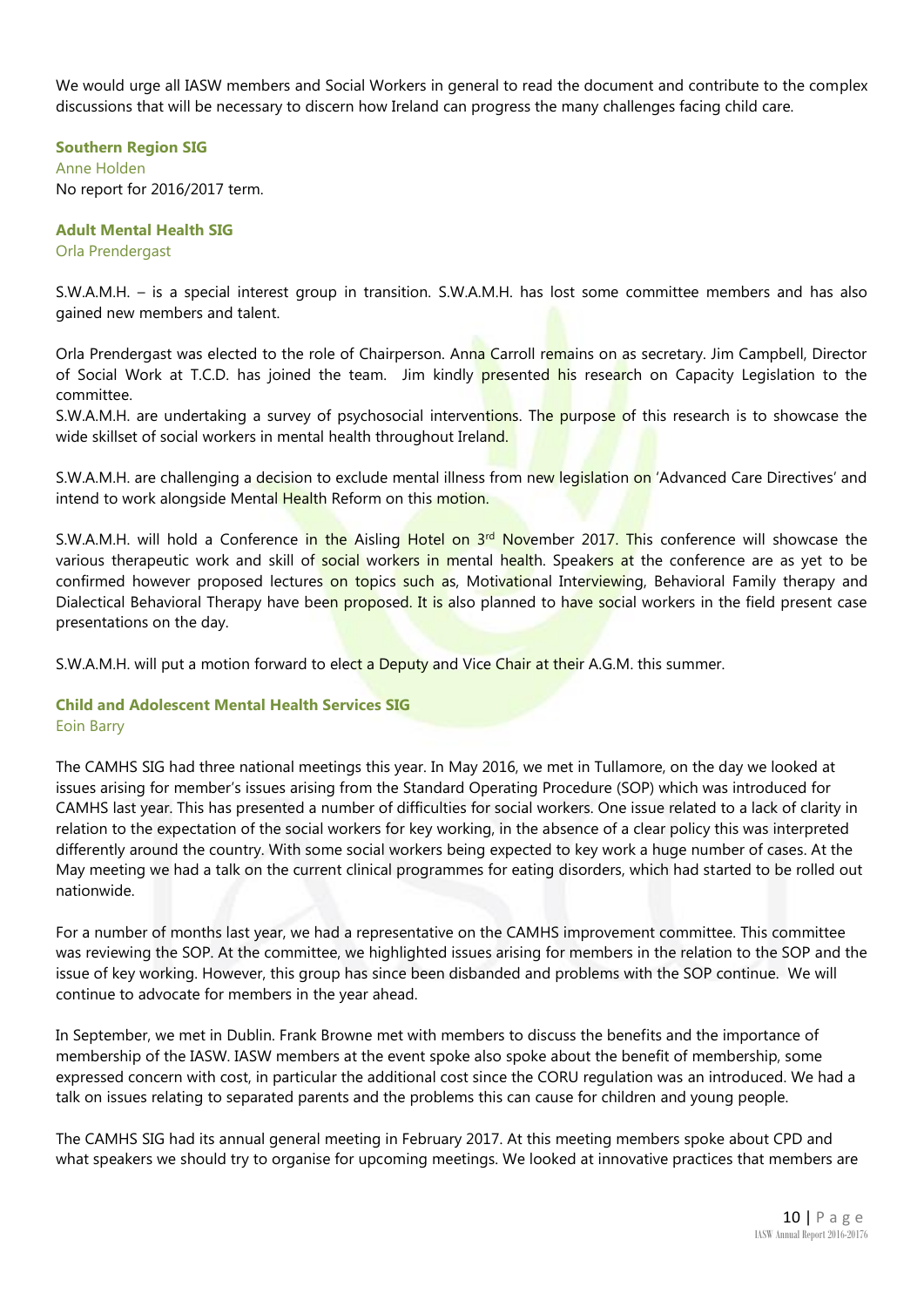using on their teams, we agreed to have time for the sharing of practice ideas a part of our meetings from now on. At the February meeting we had a talk from BelongTo on working with LGBT young people.

Council and office members elected at our AGM

Chair : Eoin Barry (Nominated by Fiona ; seconded by Caitlin) Secretary: Aoife Purcell (Nominated by Olivia; seconded by Lynn) Committee Members: Olivia Fagan, Lynn Harnedy, Lorraine O'Reilly, Claire Foley, Sharon Galligan, Sheila

**Child & Family SIG** Maria McGloughlin No report for 2016/2017 term.

**Primary Care SIG** Eadaoin NiBhrion

McKenna, Siobhan Kelly, Maria Gates, Brid Griffin and Titiola Sokan Nominated member to attend: IASW Council rep – Lorraine O'Reilly Children's Mental Health Coalition rep – Claire Foley (Olivia Fagan if Claire unavailable)

#### **Meetings:**

Since the last AGM, the Primary Care Social Work Special Interest Group has met twice: November 2016 and February 2017. The next two SIG meetings are scheduled for May and August 2017. There was a CPD element at February meeting with a presentation by *Ballymun Community Law and Mediation Centre* on mediation and mediation services offered. A CPD element will also be incorporated into May meeting with Karen Heavey from *Triple P: Positive Parenting Programmes* presenting to the group. We plan on also having a CPD element to the August meeting. Similar to previous years, the venue for SIG Meetings has changed for each meeting to ensure they are easily accessible for as many social workers as possible.

The SIG Committee is in place since 26/10/16. We have met twice since the last AGM in November and February. Further SIG Committee Meetings are scheduled for May and August 2017 following the SIG meeting. The Chair of the Primary Care SIG Committee has attended all IASW Council meetings and provided written reports on work undertaken since the current Committee was established.

#### **Work undertaken by the Primary Care Social Work Special Interest Group during the 2016/2017 Committee Period:**

#### **Regional Groups**

Following review of the poor take up of regional groups, the SIG Committee has made the decision to put this initiative on hold, to be reviewed in the future should demand change.

#### **The Primary Care Social Work Business Case** *"Social Work in Primary Care Teams: The Added Value - A Business Case".*

This document was successfully brought to the attention of the HSE National Primary Care Operations Office for consideration by previous committees and the IASW. On 06/12/16 the current chair of the SIG and Frank Browne, Chair of the IASW, met with Brian Murphy and Barbara Bolger from the HSE and Brigid O'Donovan a representative of the HSE Primary Care Social Work Managers Group.

The chair and Frank Browne raised a number of pre-agreed issues and concerns with the HSE seeking immediate resolution. They included ensuring all Primary Care Social Workers are in receipt of supervision from an appropriate practitioner, the need for a national management / governance structure and recruitment. We await a written response from the HSE to this meeting.

#### **Online Forum:**

Continued promotion of use of the online forum set up on the HSE intranet for Primary Care Social Workers to discuss practice issues.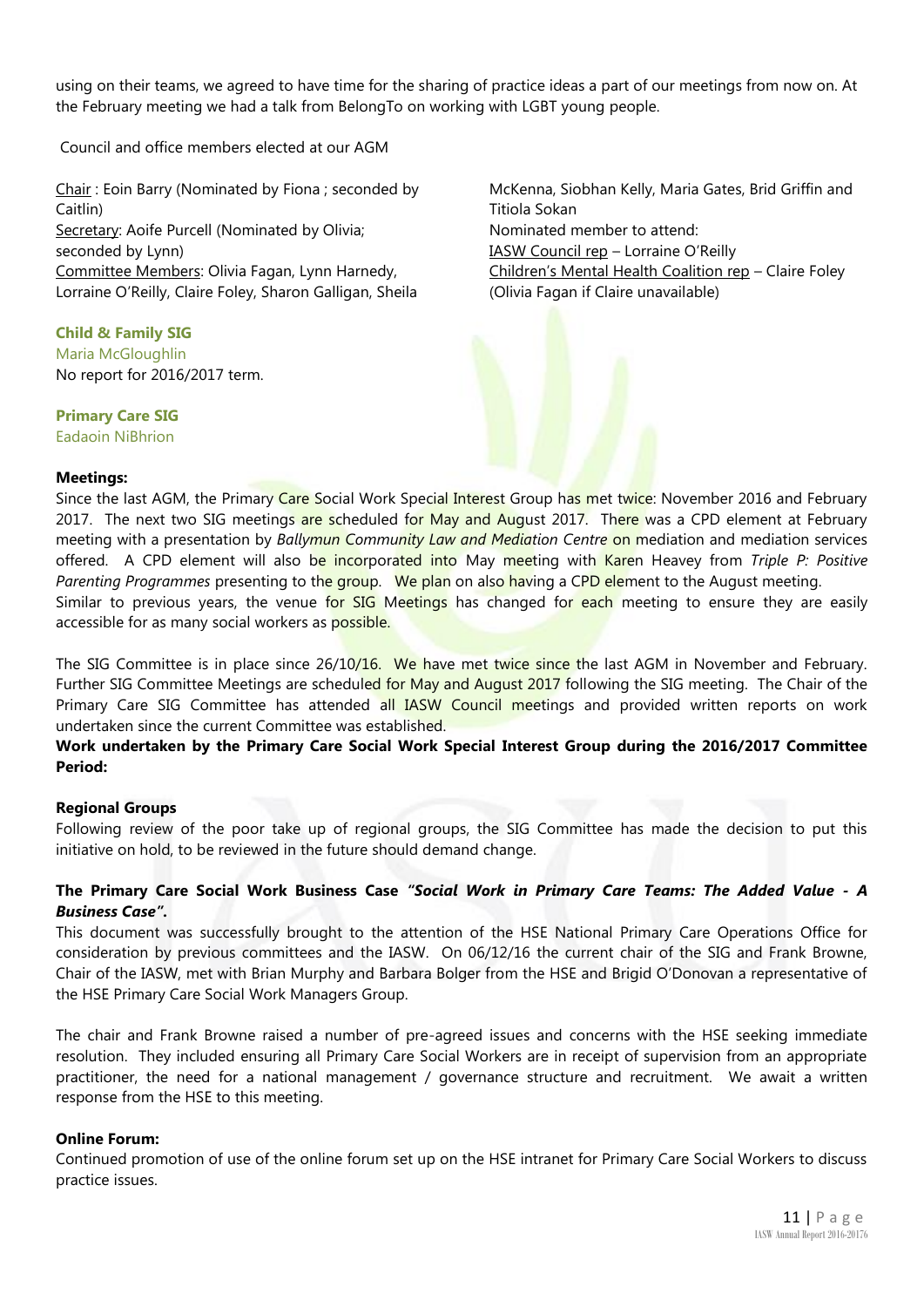#### **SIG Participation on IASW Working Groups:**

The Primary Care Special Interest Group is now represented on two other SIGs - Practitioner Research and Social Workers and Migration. We also have members attending two working groups - SWID Group in the North West and the Erosion of the Social Work Role.

#### **National Primary Care Social Work Documents:**

Following the successful work of a sub group of the SIG in conjunction with the Primary Care Social Work Managers Group two national information leaflets for use by Primary Care Social Workers, have been drawn up, agreed and signed off by each CHO, one for professionals and one for clients. They are at various stages of print in each CHO and will be in national circulation in the coming weeks.

#### **SAGE**

Following the IASW's recent meeting with SAGE, the SIG has received mixed review from Primary Care Social Workers nationally who have worked with SAGE. We have therefore sought feedback from all Primary Care Social Workers nationally on their experiences of working with SAGE. This information is being collated and will be provided to the IASW for follow up in the coming weeks.

#### **Weekly E-mail Communication with SIG Members:**

Information e-mails from the IASW/HSE and other relevant community groups/services are collated and circulated to SIG Members on a weekly basis via the SIG Committee Secretary.

#### **Delivery of an Annual Conference**

The 2016 Primary Care Social Work Special Interest Group Annual Conference took place in conjunction with SWID on 21/10/16. The title of the Conference was "Working Together to Navigate Change" and was the first joint conference of the two SIG's. It had speakers from both Health and Social Care services working with both primary care and disability social workers, and was very well attended.

The topics for the conference included: End of Life Care, Working with Carers, Working with Service Users from Diverse / Multicultural Backgrounds, Working to Support Individuals with Cognitive Impairment, Post Traumatic Stress Disorder and Intellectual Disability, Relationship Based Practise and Minding the Social Worker.

#### **Future Plans:**

- Continue to provide a supportive venue for Social Workers in Primary Care to: discuss and respond to issues impacting on Social Work practice in Primary Care; share experiences and knowledge; engage in CPD; promote an understanding of the role and practice of Social Work in Primary Care amongst all stakeholders; contribute to the development of Social Work in Primary Care in Ireland at macro and micro level.
- Continue to encourage membership of the IASW.
- Continue to co-work with the Primary Care Social Work Managers Group on issues of mutual concern.
- Continue our review of the Terms of Reference and working documents of the Primary Care Social Work SIG.
- Continue to update the database of SIG Members.
- Hold an annual conference is September. Planning is underway and a sub-group has been established.
- Hold an AGM in September/October 2017.

### **Older Persons SIG**

Aisling Coffey

#### **Chair:** Aisling Coffey **Vice Chair:** Anette O Callaghan **Secretary:** Fiachra McCabe

This report commences by acknowledging the chair and secretary of the 2015-2016 term, Bernadette Casey and Anette O'Callaghan, for their hard work and commitment. Under Bernadette's chairmanship, SIGA held a **seminar and AGM on 27/07/16**. The seminar topic was the **"***Practical Application of the Safeguarding Vulnerable Persons at Risk of Abuse: Policy and Procedures***"**. Siobhan Nunn, PSW, Safeguarding and Protection Team CHO Area 7 was keynote speaker. This seminar was well attended and generated robust discussion on the need for all social workers to work together to meet the needs of the vulnerable adult at risk of abuse. The seminar also **complemented the**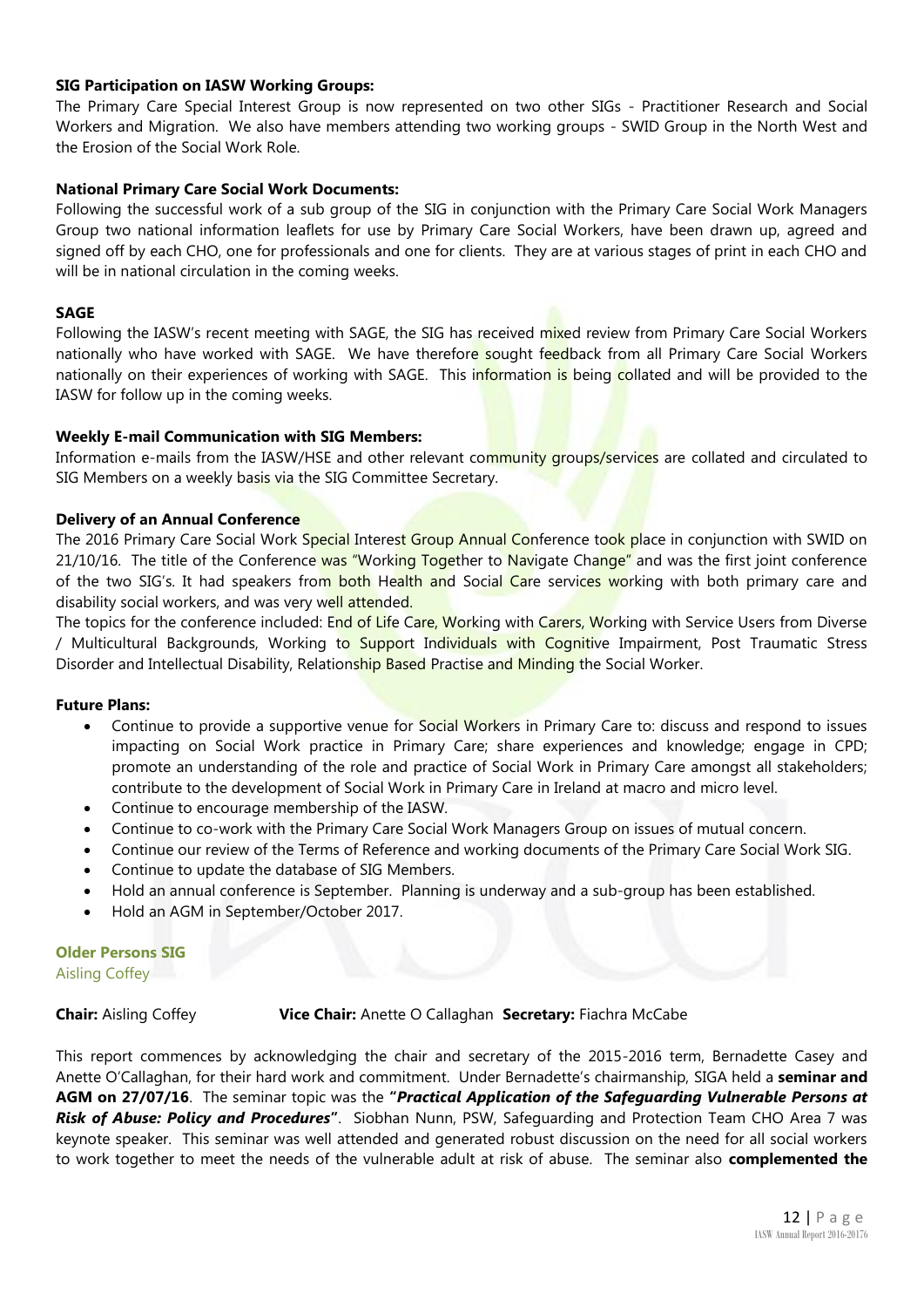#### **recent work of the IASW in raising member feedback on the operation of the national safeguarding policy with the HSE**.

The first meeting of the 2016-2017 SIGA term took place in September 2016. At this meeting **SIGA members developed a vision, mission and objectives for this SIGA term aligned with the IASW strategic plan**.

#### **SIGA Vision Statement**:

Social workers engaging in the highest standards of professional practice with older persons, promoting positive ageing, supporting autonomy and self-determination and advocating for continuous improvement in service delivery.

#### **SIGA Mission Statement**

SIGA, as a Special Interest Group of IASW, seeks to enable the continuous professional development of social work practice with older persons and represent the needs of older persons from a social work perspective. **SIGA Objectives** 

- 1. Provide a professional forum for social workers working with older persons to exchange information and support.
- 2. Influence policy, legislation and service delivery via **IASW** structures.
- 3. Professional development of social work practice to examine opportunities for education and involvement in research.
- 4. Advocacy / representation on the needs of older persons from a social work perspective.

#### **All SIGA work during the 2016-2017 terms falls under these objectives and is outlined below:**

#### **1) Provide a professional forum for social workers working with older persons to exchange information and support.**

- ✓ SIGA held **bi-monthly meetings** in St Mary's Hospital. At these meetings, there were information updates and discussion on many issues affecting social work with older persons including:
	- $\circ$  Assisted Decision Making Act and the HSE's national implementation programme.
	- o Media reports in relation to delayed discharges in acute hospital and on the Nursing Home Support Scheme.
	- $\circ$  Integrated Care Programme and the establishment of integrated care teams in each CHO.
- ✓ In between meetings there was regular **email correspondence** via the chair in relation to education, conferences, publications and resources to support social workers in their practice
- $\checkmark$  The SIGA chair attended a meeting on Wednesday 19.04.17 with chairs of Head Medical, SWID and Primary Care to discuss issues of mutual interest and concern including the safeguarding policy review, Home Care Packages, Designated Officer and Designated Liaison Person (DLP) Roles, Record Keeping, access to supervision, social work staffing and structures.

#### **2) Influence policy, legislation and service delivery via IASW structures**

#### **HSE's Guide for Health and Social Care Professionals on the Assisted Decision Making Act (ADM Act)**

- ✓ SIGA members, Deirdre Mc Nally, Fiachra Mc Cabe, Anette O Callaghan and Aisling Coffey, read and provided IASW with written feedback on behalf of SIGA in relation to the HSE's Guide for Health and Social Care Professionals on the Assisted Decision Making Act in April 2017.
- $\checkmark$  This feedback with amalgamated with other Council member feedback and submitted to the HSE on 24.04.17.
- $\checkmark$  The chair also previously read and provided feedback on an earlier guidance document produced by the HSE Quality Improvement Division in January 2017.

#### **3) Professional development of social work practice to examine opportunities for education and involvement in research**

✓ SIGA members Cliona Beaumont, Mary Walsh, Deirdre Mc Nally and Alison Doyle have kindly agreed to write a brief two paragraph piece on the **role of social work with older persons** in their respective settings (acute, rehab, residential and mental health).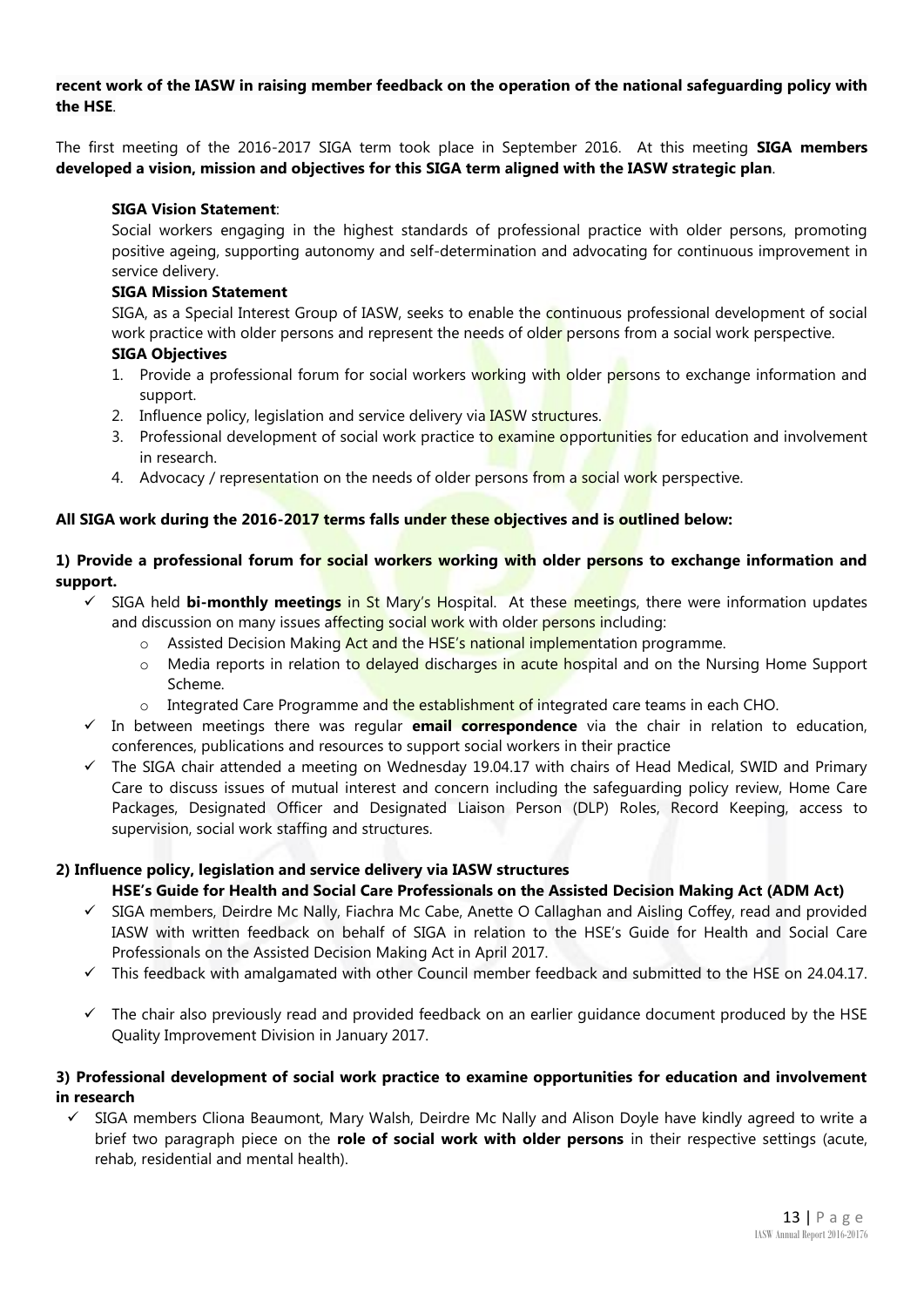- ✓ **SIGA annual conference** planned for 10.11.17. The topic centers on the promotion of excellence in working with those affected by dementia and their families. Outstanding work to do includes brainstorming priority learning areas for social workers and related speakers
- ✓ With the chair of the Head Medical SW Group, the Chair of SIGA reviewed the **IASW Code of Ethics and Code of Conduct** against the CORU Code of Conduct and Ethics. Feedback given to the Chair of the Board for Board's consideration.

## **4) Advocacy / representation on the needs of older persons from a social work perspective**

- **Home Care Campaigning**
	- ✓ The chair of SIGA spoke as part of **panel discussion** in relation to home care at the launch of "*Care Alliance – Home Care Provision in ROI 2008-2016: An Analysis"* on 20/09/16.
	- ✓ On 29/09/16 the IASW joined a group of not-for-profit organisations and campaigners to **call for increased investment in home care in Budget 2017**. This campaign explicitly referenced the research published by our colleagues Sarah Donnelly in UCD, John Brennan in the IASW, Age Action and the Alzheimer's Society.

#### **Statutory Home Care Consultation**

- ✓ The IASW worked as part of a multi-agency group to publish the **"***Discussion Document on the Consultation Process for the Establishment of a Statutory Homecare Scheme***".**
- $\checkmark$  The aim of the document is to support Minister Mc Entee in creating a robust, open and participative consultation process ensuring the voices of service users, families and carers are heard.
- ✓ There is also scope for the IASW to similarly prepare its own broader submission for the forthcoming consultation process. At present SIGA members Deirdre Mc Nally, Geraldine Healy, Anette O Callaghan, Mary Walsh and Fiachra Mc Cabe are brain storming on what social workers believe are the priorities for any statutory home care scheme.

#### **National Clinical Programme for Older People**

- ✓ John Brennan remains engaged as IASW rep on the National Clinical Programme for Older People (NCPOP)
- ✓ An Inter-Professional Interest Group (IIG) was formed in late 2015 within the NCPOP to bring together health and social care and other related **professional representatives. The Interest Group** is embarking upon a project to review discipline-specific and inter-professional competencies for those working with older people.
- ✓ John will present on the IIG at the May 2017 SIGA meeting

It has been my pleasure chairing SIGA this term.

#### **Probation SIG**

#### John Balfe

During 2016, the probation special interest group met a number of times to progress professional issue regarding social work in the role of a probation officer.

#### **Activities to date:**

The probation special interest group was mainly active in attempting to re-establish itself as a progressive special interest group within the Council of the Irish Association of Social Workers.

The focus was to reconnect with the Association, to recruit new members, and to establish itself within the parameters of the functions of a special interest group.

This continues to present as a challenge and the actions required will be to hold an AGM in the near future with a view to establishing a working committee. It is envisaged that this committee will comprise of associate members as per the recommendations of the Association

#### **Future actions:**

As outlined the probation special interest group will now convene in the near future to establish itself in a more regular context as a working committee. The assistance and advice of the chair of the association and also of the office of the Association have been greatly beneficial in attempting to progress this matter.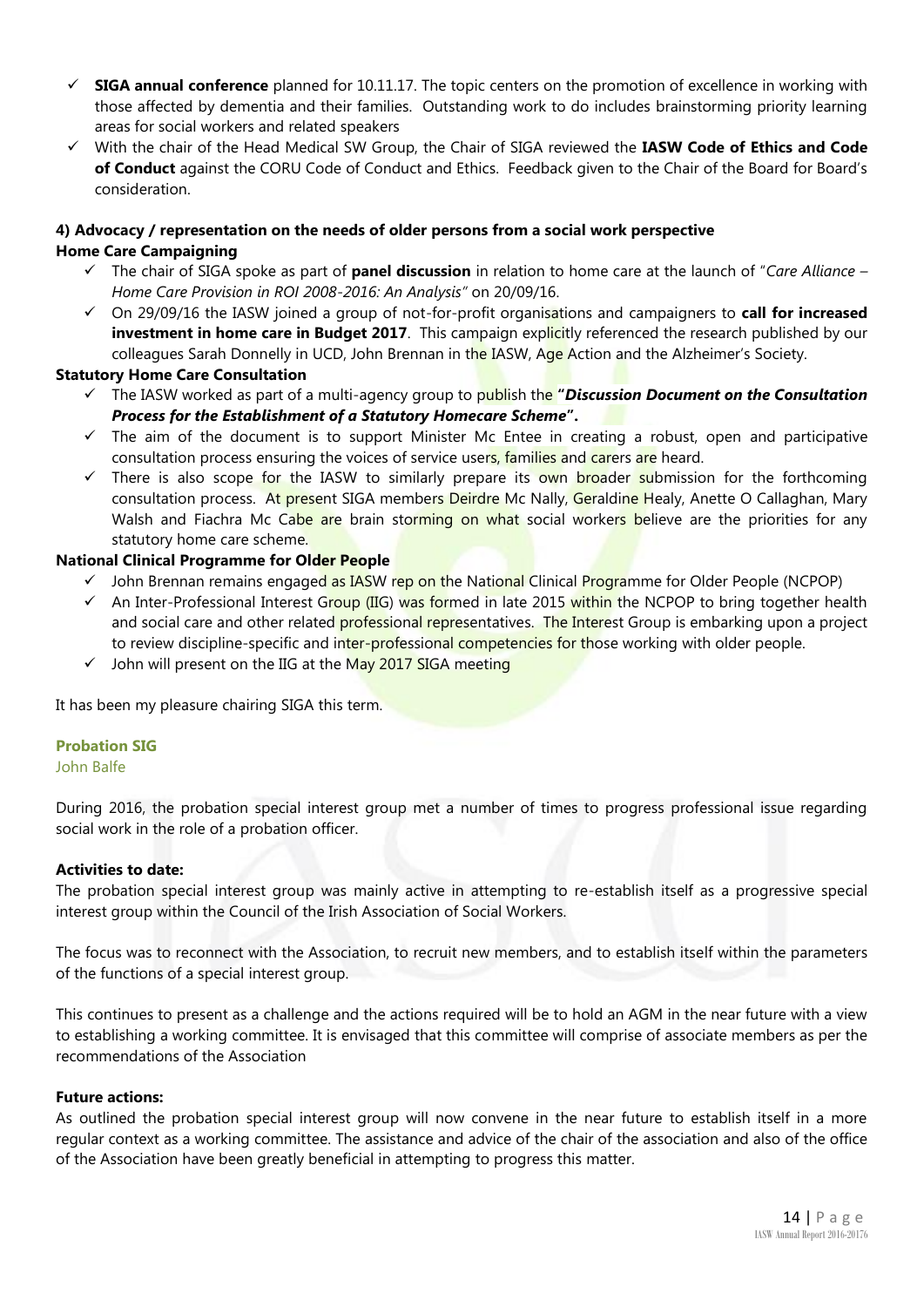It is hoped that the AGM will have a presentation from the chair of the Association and also a guest academic speaker.

Never before has it become more important to have a strong professional social work identity when working within the Irish probation service. With this in view then the role of the Irish Association of social workers when informing on professional issues has become increasingly important. The challenge now is winning hearts and minds to that particular cause.

#### **Disability SIG**

#### Emer Haastrup

SWID have had another busy year with many issues brought forward for discussion and debate by SWID members. One theme that continues to dominate in the disability sector is the social work role, it's definition, it's erosion, it's misunderstanding. SWID continues to link with other social workers in other SIGS in relation to this issue. We also brought it to the attention of IASW Council on the basis that it would appear to be a wider issue than just Disability. SWID feels that this is an issue that requires social workers to work together to ensure that the values and ethics that underpin our role are understood by others and the value of what we do is not undermined but recognized and respected and protected at all levels but in particular at the macro level.

Our joint conference with Primary Care Special Interest Group last October was very successful. We had the benefit of not only very relevant topics on the program but also had the added value of two SIGS joining together. Social workers had much to discuss in general terms and the hot topic of the day you quessed it, CPD. This year SWID has broken from tradition and will not host its Conference in October as was tradition. This is to allow for a training opportunity identified as a need in the area of disability. SWID has been working tirelessly behind the scenes to make this training a reality. The training is on Sibshops and will be delivered by Don Meyers from the US. Thanks to the hard work of our Chair, Claire Convery who linked closely with IASW CPD Officer Cliona Murphy, this training will take place in early October 2017. Places are limited but it promises to deliver a well-researched and evidenced based training that is fully certified. Completion of the training will allow the cert holder to give training in this area.

The continued role out of the Safeguarding Legislation continues to bring with it urgent requirements around the need for processes and systems that will support social workers in their work. In practice, many of the systems/pathways are unworkable for agencies and their staff creating unworkable expectations and impact on already stretched resources. SWID members have provided feedback to our SWID colleague on the National Review Group and continue to look to meet with the Minister for Health, to air concerns and make recommendations on this legislation.

SWID learned that a National Steering Group has been appointed in relation to the Assisted Decision Making (Capacity) Act 2015. We cannot emphasize enough the value and necessity of having social work on this Steering Group. We continue to seek representation through IASW.

Progressing Disability Services continues to rumble on and new Network Disability Teams are being formed or are in the process of being formed in different regions around the country. The social work issues arising from redeployment center around Child Protection Policy, reporting pathways, the DLP role, Respite Services, Career Pathways and supervision for workers. As a SIG we are continuously receiving emails and phone calls from members looking for advice and support in this area and it is valuable to share our direct experience

Our SIG membership continues to grow and each year we welcome new members onto the committee as well as giving recognition to those who have represented SWID on the committee for many years. We welcome any new members who will always have new ideas and views that add value to our SIG. We are in the lucky position to have regional representation and active members around the country who feed in to our SIG. We have lost two long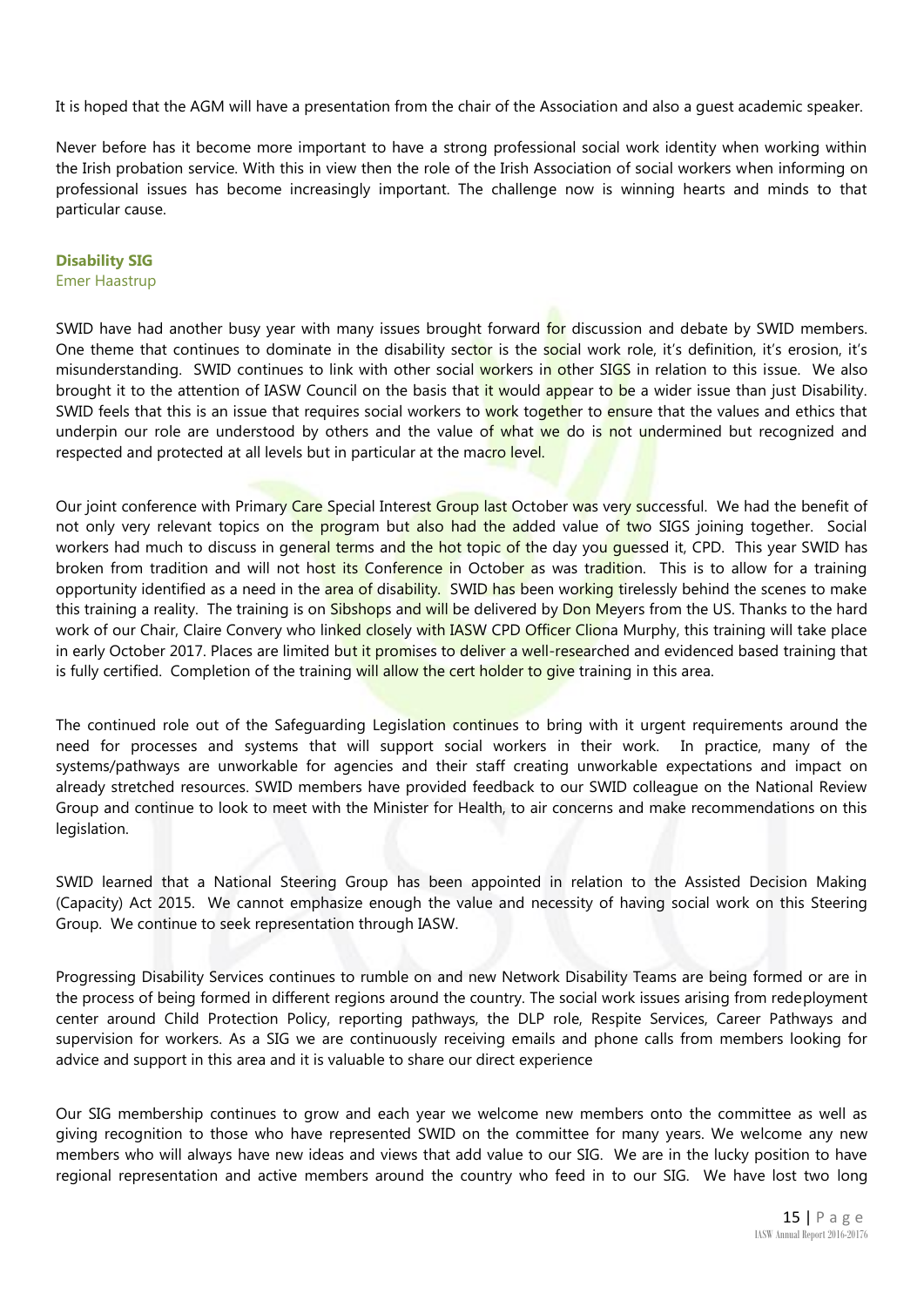standing members recently Ruth Robinson and Emer Ingoldsby. Both were committed and hard-working and advocated strongly on disability issues. We wish both well in their retirement.

#### **Practicitioner Research Group**

Sarah Donnelly

- The Practitioner Research Special Interest Group supports social workers to contribute to development of the professional knowledge base, to develop new skills and to meet CPD requirements of registration. To achieve this, the group supports social workers to disseminate research and evaluation work through publication, poster presentations, conference papers, etc. through provision of training opportunities, facilitating peer support, brokering access to resources (mentors, useful articles, tools, information, etc.) and other supports identified. The group also supports social workers with no research skills & knowledge who wish to engage in research in their workplace.
- Dublin Meetings are held from 6-7.15pm on the last Monday of each month in Trinity College Dublin. The Dublin meetings are coordinated by Sarah Donnelly, Lecturer in Social Work UCD who is also current Chairperson of the SIG. Aideen McDonnell is current secretary for the group.
- A new 'personal development plan' for SIG members has been drafted which it is hoped will assist SIG members to align research activities and planning with CORU CPD requirements. Dublin SIG group has also tried to adopt a model whereby alternate meetings include a presentation/training input by a SIG member on something related to research activities e.g. in October 2016, Diarmuid O'Coimin, End of Life Care Coordinator, Mater Hospital Dublin presented on *'Preparing and Presenting a Poster at a Conference'.*
- The Cork SIG Practitioner Research Group is now held bi-monthly in UCC with its coordinator being Olwen Halvey (UCC). Attendance at meetings has been decreasing and the small number of practitioners who attend is a concern. Cork SIG are anxious to explore ways to try and engage with more practitioners and to build collaborations and initiate research projects between academics and practitioners and to explore further what structures and supports might assist with this.
- Galway SIG meetings are held less frequently (bi-monthly/quarterly) and the group is coordinated by Eileen Lauster.
- The SIG webpage on the IASW has been populated with useful resources and links for practitioner researchers and is updated on a regular basis however it needs to be updated and content reviewed post our AGM.

#### **Developments/Events in 2016/2017 have included:**

#### **Practitioner Research Edition of Irish Social Worker**

The Practitioner Research Edition of the Irish Social Worker has now been published. This edition of the journal includes nine articles showcasing different aspects of practitioner research from across the country with contributors representing a mix of social workers in practice and in academia. I would like to sincerely thank all contributors to this edition and my co-editor Dr Carmel Halton, UCC. We would also like to thank Mr. Frank Browne, Chairperson of IASW and Irish Social Worker Journal Editor for offering us the opportunity to devote an edition of the journal to practitioner research.

#### **4th Annual HSE Health and Social Care Professionals Research Conference**

A significant number of practitioner researchers presented posters and/or oral presentations at the <sup>4th</sup> Annual HSE Health and Social Care Professionals Research Conference which was held on 16<sup>th</sup> November 2016 in Dublin Castle. We feel this was a huge success as in previous years, there were no social work presentations/representation at this conference and we hope this will act as a firm building block to heightening and promoting the profile of social work research in Ireland.

#### **IASW National Conference 2016**

The Practitioner Research SIG also coordinated a research symposium as one of the parallel sessions at the IASW Annual Conference and AGM 2016. This initiative provided a unique platform to practitioner researchers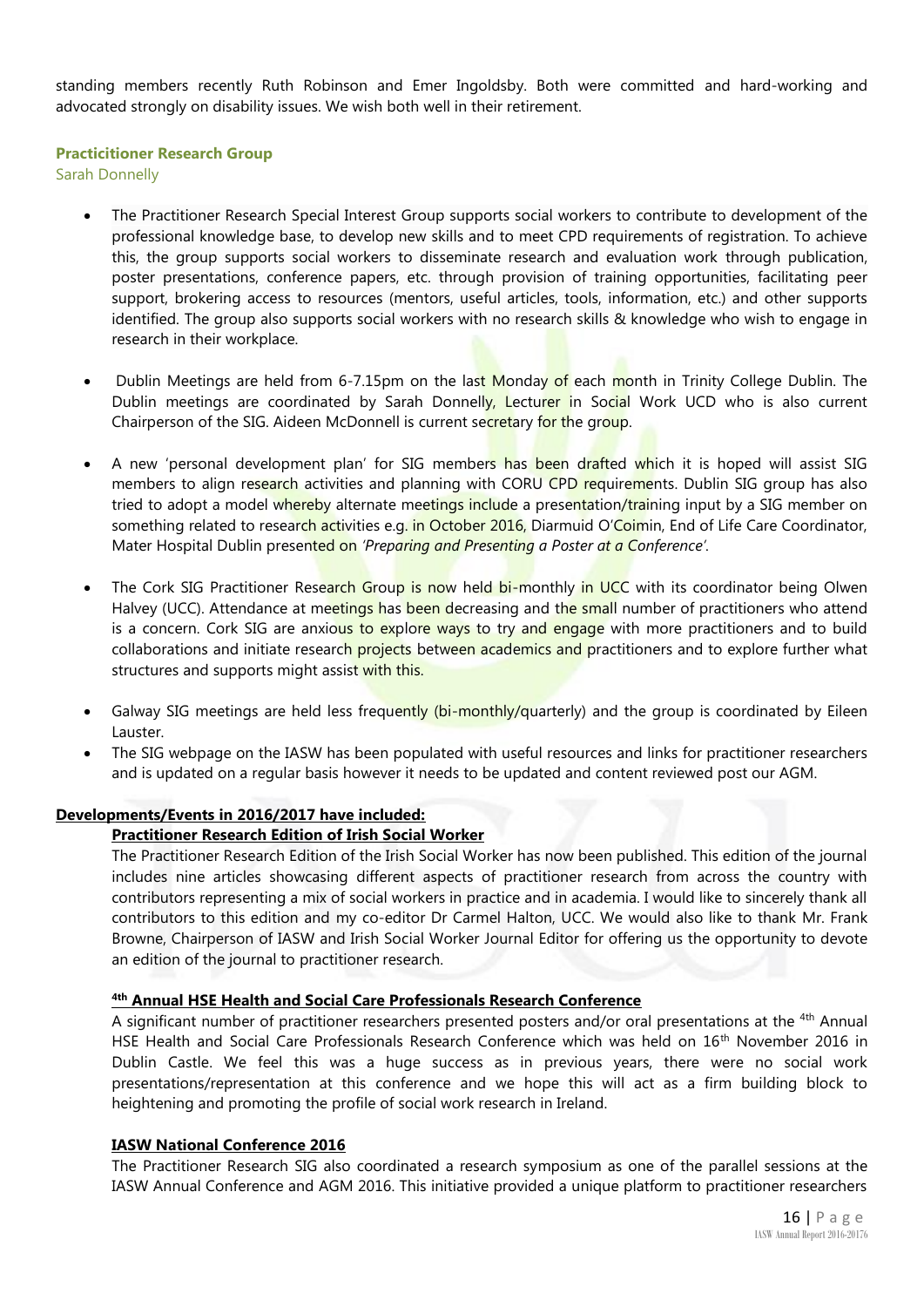from across the country to present either a poster or oral presentation of research which they are currently involved in.

#### **IASW National Conference 2017**

The IASW 2017 National Conference is issued a call for oral and poster presentations for this year's conference and 4 practitioner researchers have been offered a 15-minute oral presentation to all conference attendees which is a significant development. In addition, 10 practitioner researchers will provide poster presentations. The number of abstracts submitted however was considerable lower than what might have been expected and this requires some consideration and reflection in terms of the focus of our SIG.

#### **Identified Training Needs by SIG members**

An invitation was issued to all SIG members during 2016 to suggest training and supports which might assist SIG members to become more research active and which would also assist with SIG planning for 2017. Training needs identified included:

- 1. Research Dissemination: thinking beyond traditional methods of dissemination (conference posters, journal articles) and highlighting alternatives such as blogs, infographics, interactive documents/presentations etc. – how to engage key stakeholders and knowledge transfer strategies.
- 2. Qualitative data analysis approaches
- 3. Qualitative research: Conducting a thematic analysis of qualitative comments theory and practice.
- 4. Quantitative research: The ABC's of developing a questionnaire for research purposes, testing, validating and ensuring it meets all methodological criteria for reliability.
- 5. Evidence-based practice for Social Work: taking the time to really sit down and focus on what it means/looks like to be using EBP in social work practice, discuss the challenges, the role of the SIG group within that etc.
- 6. Research methodology i.e. research approaches that can be used easily in work place settings how to run a focus group, how to undertake quantitative research questionnaires with service users/families, action research.
- 7. Conducting research in the practice setting guidelines for beginners and how to get a research project up and running
- 8. Audit, service evaluation and research differences and similarities and benefits of conducting these.
- 9. Evaluating published research (with a view to using in practice) e.g. understanding terms such as Impact factor and Ranking
- 10. Client/patient participation in research
- 11. Narrative research
- 12. Writing for publication

#### **AGM and Election of Officers**

The group held its AGM and convened a formal election of officers on 24th March 2017. Sarah Donnelly was re-elected as Chairperson of the SIG and Nerilee Ceatha as Vice-Chairperson. Aideen Mc Donnell was re-elected as Secretary and Brian Donnelly, Coletta Dalinkeni, Eavan Brady and Diarmuid O'Coimin as Committee Members.

It was agreed that it would be helpful if attendance at SIG meetings could be linked to CORU CPD credit and to trial meetings for Dublin SIG only taking place every 2 months between 6 and 7:30pm as this may make attendance more feasible. Committee to meet after the SIG meeting to allow the SIG meeting to focus on supporting member's engagement with research sign in sheet for meetings to be developed. To include bullet points of topics discussed at meetings and this can be used as evidence of membership for CORU CPD portfolios. Sign-in sheet to be coordinated by each Regional SIG Coordinator (Sarah, Dublin; Olwyn, Cork and Eileen, Galway)

A List of forthcoming dates and presentation was discussed for Dublin SIG group and it was thought that this might be a model the other regional SIG's might consider adopting. Events to be advertised to all IASW members. Highlighting 'newcomers welcome.'

Upcoming events for Dublin SIG include: **April 24th:** Nerilee Ceatha: *Incorporating Research in CORU CPD* **June 26th:** Eavan Brady: *Evaluating Published Research*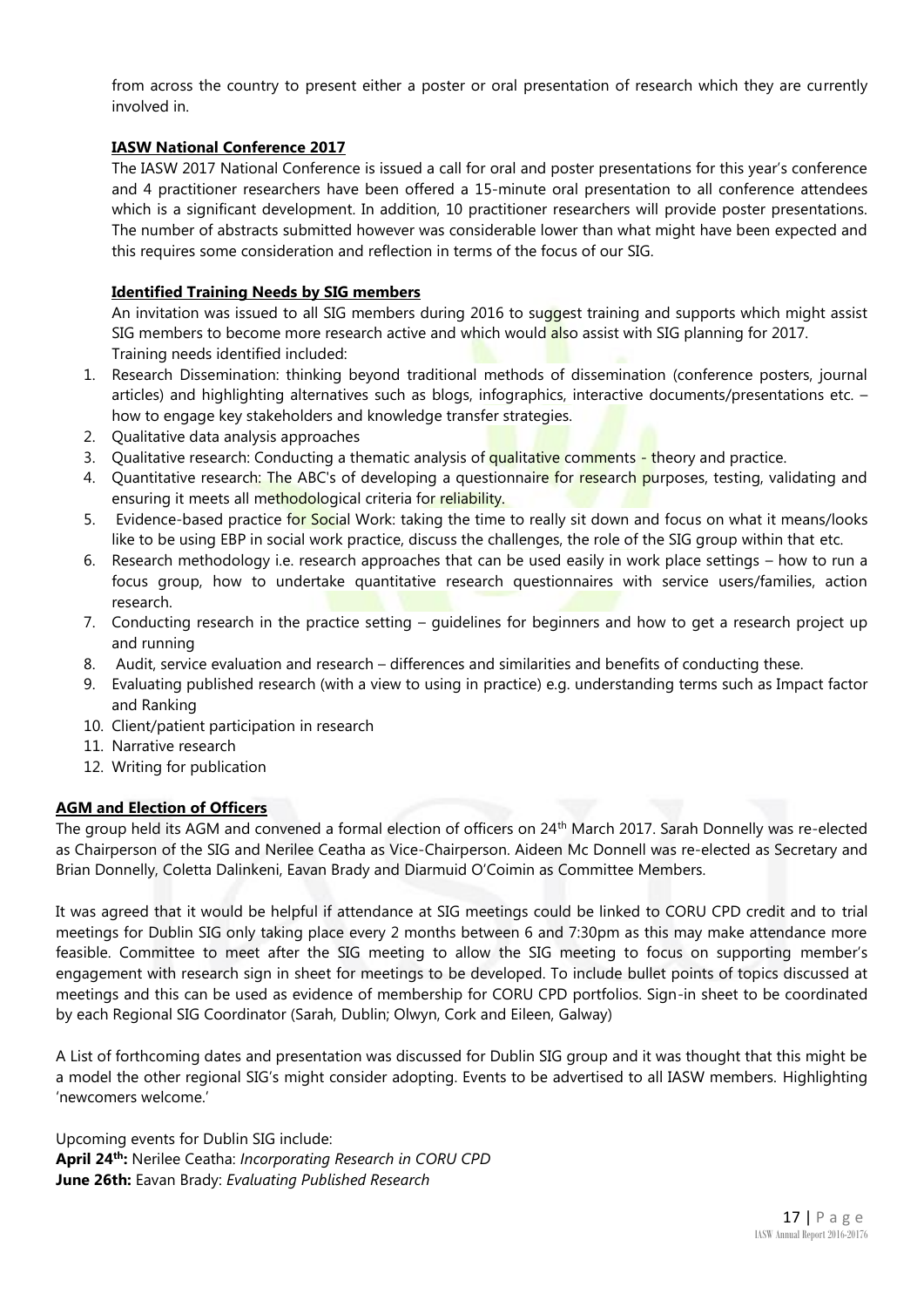#### **Sept:** Dr John Devaney: *Developing Surveys for Social Work Research: TBC* **Nov 27th:** Colletta Dalikeni: *Action Research as practitioner based.*

The Practitioner Research SIG will also be discussing and exploring the possibility of holding a  $2^{nd}$  Practitioner Research SIG Conference in 2017/2018.

I would like to take this opportunity to thanks all SIG members for their help and support over the last year. I would like to thank Aideen Mc Donnell in her role as secretary of the SIG and Cliona Murphy, CPD Officer for IASW and Danielle Mc Goldrick, Office Manager IASW for their continued support, patience and help.

#### **Newly Qualified Social Workers** Claire Costello

#### **Committee and Group Members:**

Claire Costelloe, Chairperson Karen Quinn, Secretary Michelle Byrne, Treasurer or Vice Chair Leanne Clancy, Committee Member *No other permanent members – attendees of peer consultations fluctuate with each session.* 

#### **Overview of the Special Interest Group**:

The IASW Newly Qualified Social Worker Group invites Social Workers who are in their first three years in their first job in Social Work, as well as undergraduate and post-graduate student Social Workers to engage in peer consultation, as a support for the transition from college to employment.

#### **Key Benefits of this Special Interest Group:**

- Continuous Professional Development
- Seek support from other Newly Qualified Social Workers
- Discussion of the issues affecting Newly Qualified Social Workers

#### **Peer Consultation**

In June and July 2016, the group discussed articles on the topics of self-care and cultural competence in social work. A particularly interesting case study was discussed during our meeting in July regarding a child in care with complex mental health needs, the types of residential and other support services available in the Dublin area and the role of the Guardian ad Litem in the Court and Care Planning processes.

No consultations were held August due to low attendance at the group sessions over the summer months and an Introduction Evening was held in September to encourage a larger attendance at the groups.

The Peer Consultation in November focused on "Practical Tools for New Social Workers" including a discussion on time management and managing administrative tasks. The Peer Consultation in December focused on the area of Child Protection including a discussion on "my first year in practice", case example, key issues in the area for Social Workers in this area, useful articles and useful training.

The Peer Consultation in March 2017 focused on the area of Medical Social Work and Primary Care. The discussion was structured the same as the peer consultation on Child Protection. The next consultation will focus on the area of Mental Health. The Newly Qualified Conference will be on 16<sup>th</sup> June on the topic of Trauma Informed Care.

#### **Annual Conference and AGM, June 2016**

The Newly Qualified Conference will be on 16<sup>th</sup> June on the topic of Trauma Informed Care. Speakers and location to be confirmed.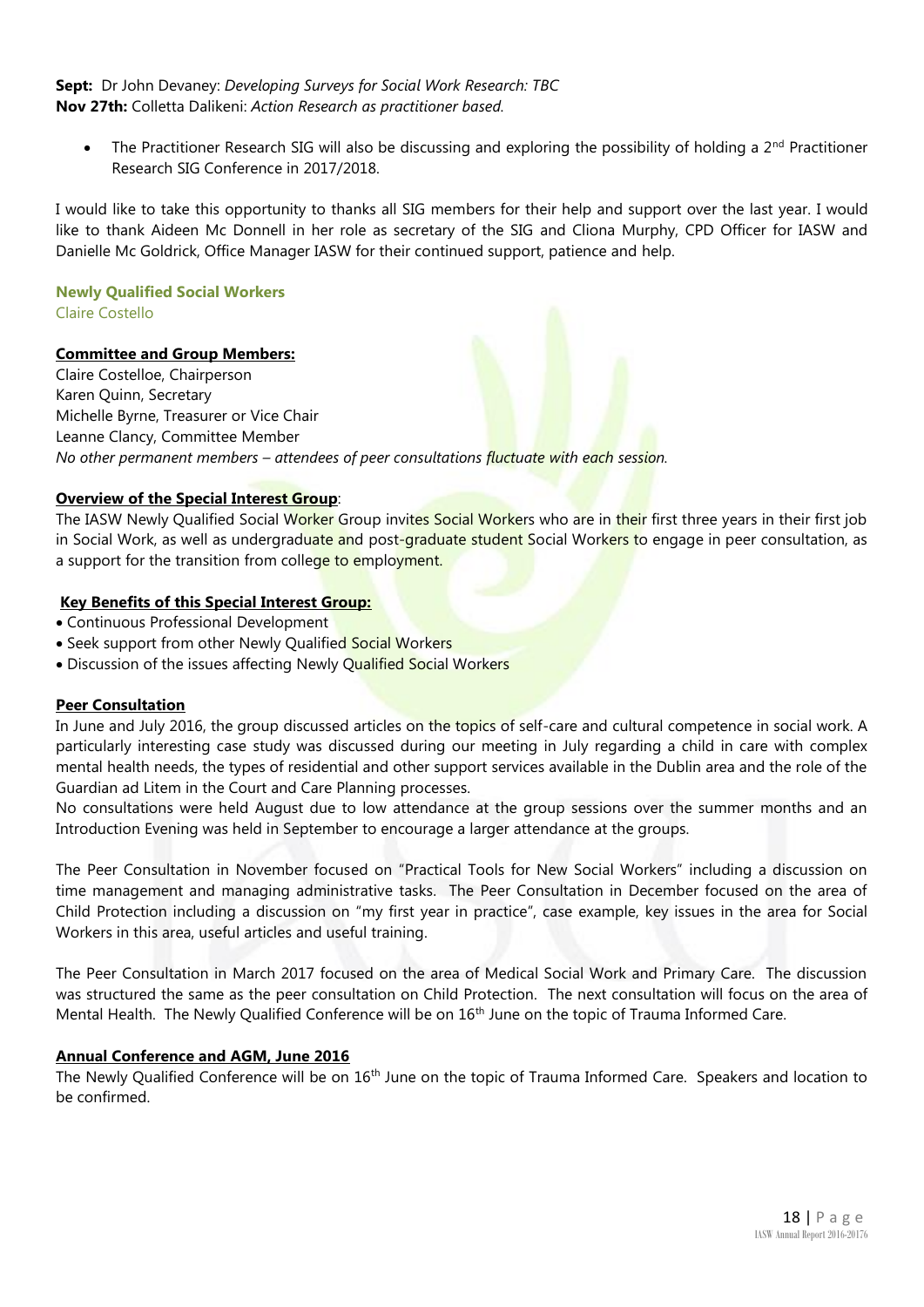#### **Social Work & Migration** Susan Lewandowski

**The Social Work and Migration SIG** was formed in May 2016. There are 48 members in our group and we have 9 Committee members: Susan Lewandowski, Chairperson, Deborah Chemhere, Group Secretary, Carol Carr; Colletta Dalikeni; Brian Davis; Deborah Chemhere; Aileen Dunne; Edizemi Onilenia; Maeve Foreman, Seán Lynch.

The SIG includes social workers from a wide variety of settings including child protection and welfare, disability, family support, medical, mental health, and primary care sectors, as well as representatives of immigrant support centres, academics and social work student our members have a particular interest in working with cultural diversity and developing the necessary skills required to work in a proactive, anti-oppressive, non-discriminatory way in their own setting.

#### **Group Activities in the year:**

#### ➢ **Seminars**

We held two seminars to date, based on the themes of migration and social work. Our first seminar looked at Child protection social work with migrant families, presented by Daniela Juri, National Coordinator of the Migrant Family Support Service, New Communities Partnership and our second seminar was presented by Katie Mannion, Solicitor from the Immigrant Council of Ireland on the NGO's recent research report: "Children and Young People's Experiences of Migration".

Both seminars were very well attended by practitioners and students with widespread representation from around the country. It was clear from both seminars that there is a pressing need for more debate and discussion amongst practitioners to promote best practice in social work with migrant families.

We documented these learning needs and fed them back to the IASW to form part of the wider CPD planning for 2017.

#### ➢ **SIG 1st Annual Conference.**

A date has been set for our first annual conference, 13th, October 2017 and we will be planning this throughout the summer.

As part of this we will be reaching out to the wider social work community to invite them to and themes will be based on learning needs reported back to us from the wider SIG group members. These themes include cultural competency, migrants and mental health, the immigration system, global issues, anti-discriminatory with migrants, and foster care provision for migrant children.

#### ➢ **Media & Awareness Raising**

We issued a press release on behalf of our SIG in collaboration with the Irish Refugee Council in November 2016 in response to the demolition of the camp at Calais and the particular concern we held around the situation of unaccompanied minors left behind in the camp.

We also joined the 'Not on Our Watch' campaign to highlight this issue and the need for the Government to accept unaccompanied minors and refugee families as part of the Refugee Resettlement Programme. Since then the Government have committed to taking an additional 200 unaccompanied minors.

#### ➢ **SIG Representation at outside Events**

We had membership representation at a number of events throughout the year, including the Immigrant Council of Ireland's research report launch on Children and Young People's Experiences of Migration, Conference of INGOs event, Oireachtas briefing Defence for Children International/Friends of Palestine and the launch of Mental Health Reform's guidelines for mental health work with migrants.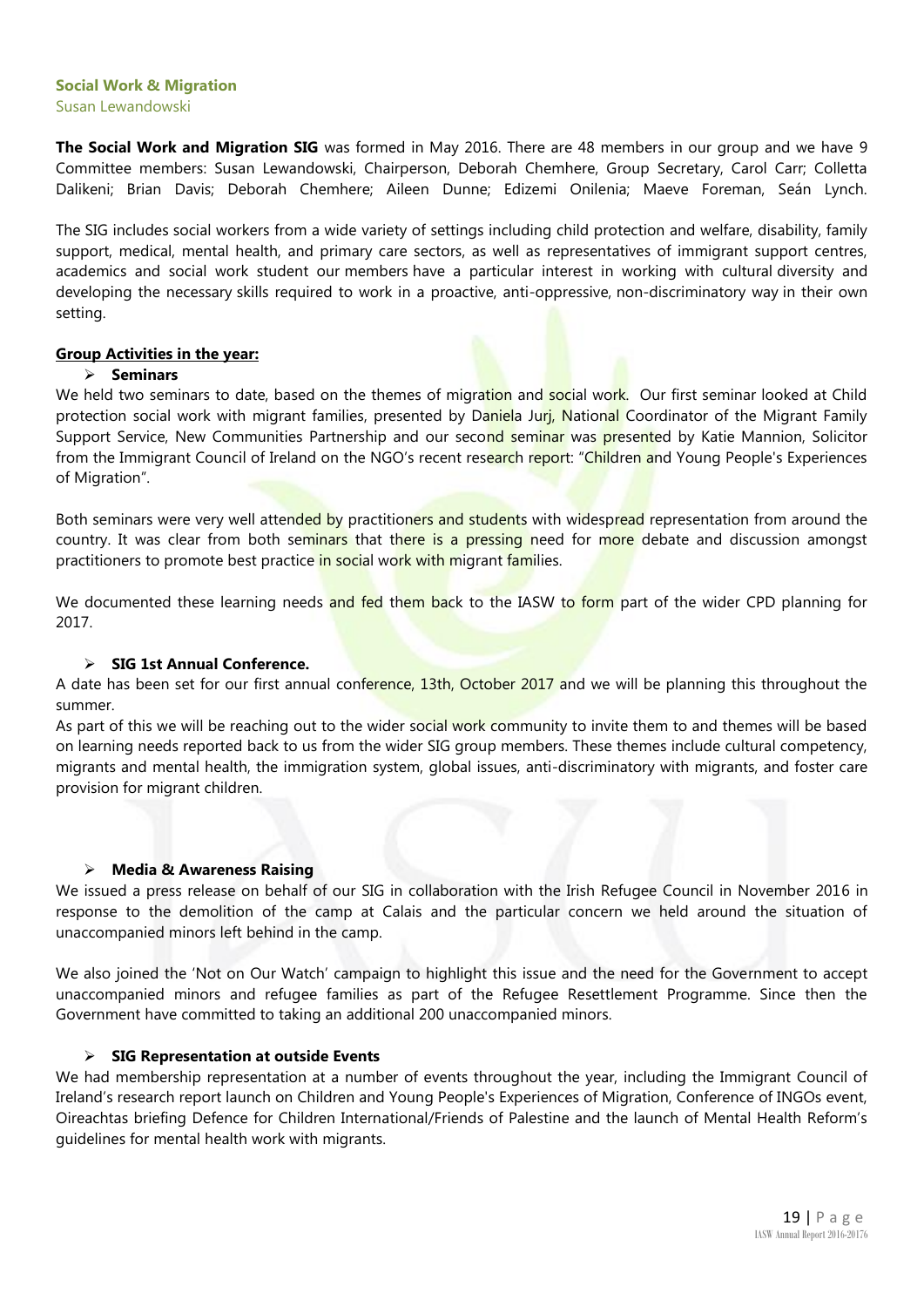4 Committee members attended the New Communities Partnership Conference: ""Message Sent is Not Always Message Received - Improving outcomes for families from new communities and professionals in child protection interventions" in March of this year.

#### ➢ **Organisational**

We agreed to restructure our meetings for 2017, to ensure our seminars coincide with each SIG meeting, and planned our meeting dates for the first half of 2017.

We also adopted our Group protocol document at our SIG meeting in March 2017 based on the template provided by the IASW.

#### **Retired Social Workers Group**

Pat Waldron

This group meets for lunch every second month in Clayton's Hotel, Ballsbridge, Dublin. A successful meeting of about 30 plus retirees met in April. The next dates will be in June & September. Two "new" members joined us in April. The group is open to everyone from any part of the country and would welcome new members any ideas for future functions. Margaret Horne, former President and retired Medical social worker co-ordinates the lunch meetings. The Clayton Hotel can be accessed by bus and the local Dart station is Sandymount.

#### **Associate Group; the Irish Social Worker Journal** Frank Browne

Members of the Journal Committee: Frank Browne, Majella Hickey, and Steven Peet.

The IASW Journal Committee has continued to work well together during the year. We have used tele-conferencing and e/mail to conduct our work, reviewing submitted articles and offering feedback.

The Journal committee plans to have a summer and winter Journal in the coming year and work is advancing on the summer edition.

I would especially like to thank Sarah Donnelly and Carmel Halton for editing the "Practitioner Research Edition" that you would all have received at the beginning of the year. I would also like to thank all those who contributed to the excellent journal.

The Journal Committee welcomes both research based articles and articles with a reflective practice focus. The Journal Committee will offer support and guidance as required. All articles published in the Irish Social Worker Journal are now available after six months, (with the author's permission) to Lenus the HSE open access repository for Irish health publications. This facilitates authors to disseminate their work to a much wider audience both in Ireland and internationally.

#### **Associate Group; International Affairs Committee** John Brennan

**Members:** Anna Deneher, Ineke Durville, Maria Swan, Kerry Cuskelly, Frank Browne (ex-officio) and John Brennan (Chairperson)

#### *2018 Global Social Work and Social Development Conference: 'Environmental Sustainability and Community Development'*

During the year, the IAC members were engaged with partners from UCD, TCD, UCC, NUIG and the European Anti-Poverty Network in preparing for this conference in Dublin in July 2018. Currently, invitations have been sent to potential keynote speakers and the 'call-for-papers' is due shortly.

John Brennan and Robin Hanan (EAPN Ireland) attended the global social work and social development conference held in Seoul, Korea in late July 2016 to promote the 2018 conference in Dublin and give formal reports to the three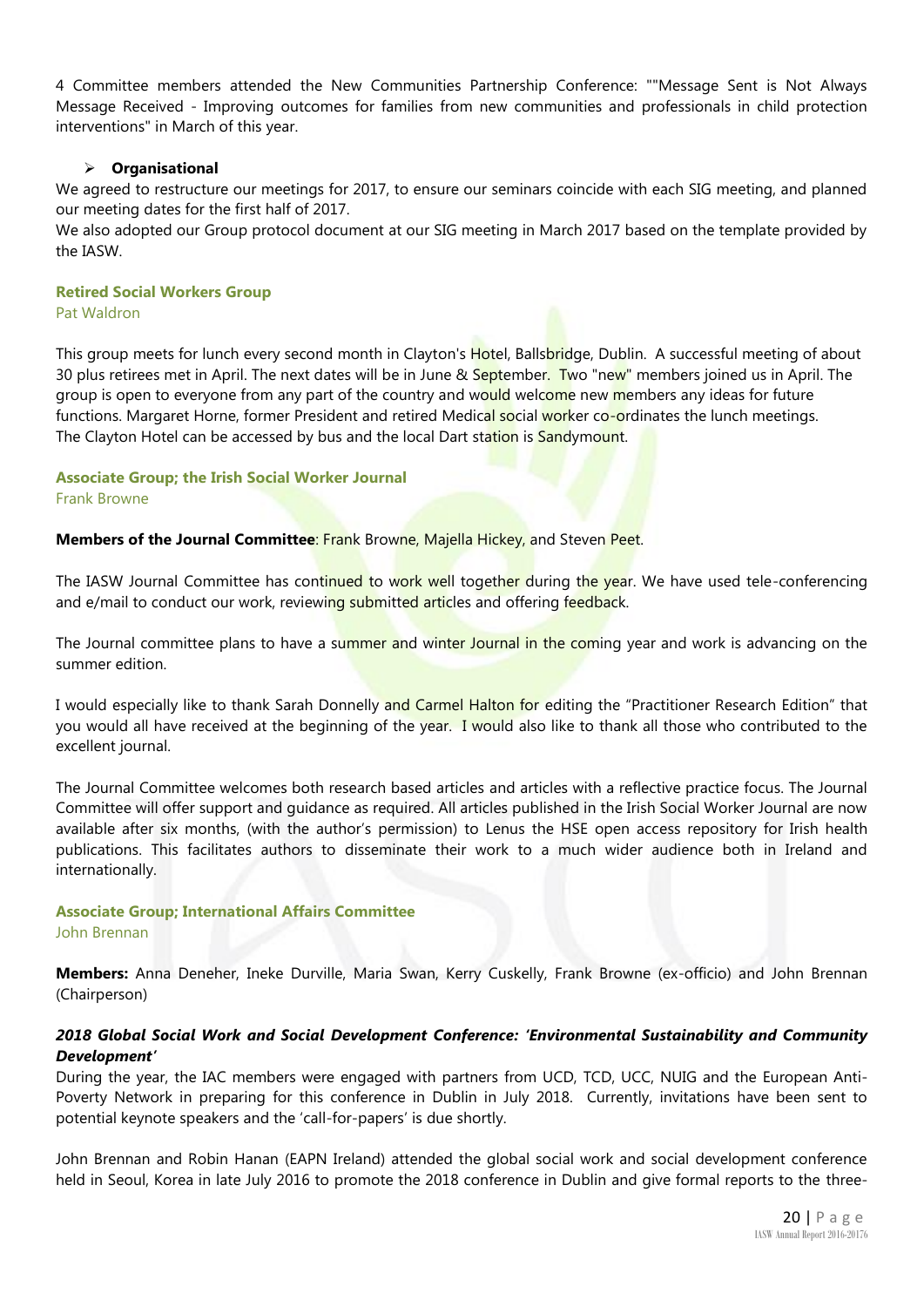global social work and social development organisations. We aim to attract up to 2000 delegates from across the globe.

Ineke Durville and John Brennan met Carolyn Ewart, the Professional Officer with the Northern Ireland Association of Social Work (NIASW), a number of times during the year in planning the involvement of NIASW in the 2018 conference.

In March 2017, the three global organisations met with the conference organising committee in Dublin for an update on the plans and progress made.



#### **IFSW World Social Work Day 2016**

WSWD was celebrated on the 21.03.2016. As is now the norm, a number of successful events were held across the country, including in Cork, Dublin and Galway. All SIGs were invited to get involved. In Dublin, Maria Swan and Ineke Durville led the IASW in a session on homelessness in Ireland.

#### **Dutch Student Visit**

Ineke Durville and John Brennan met 30 social work students from Holland and five students from Belgium in April 2016 while they are on a trip to Ireland. We are due to meet 20 students from the USA at the end of May.

#### *IFSW Meetings*

*IFSW-European Delegate Meeting 2017:* Anna Deneher, Maria Swan and John Brennan are due to attend this meeting to be held in Reykjavik, Iceland at the end of May. Anna and Maria will attend the follow-on conference there and Maria will present a paper. We also have a number of papers being submitted by IASW members.

*IFSW Global General Assembly:* John Brennan attended this bi-annual meeting in Seoul, South Korea in late July last year.

#### **IFSW Matters**

Key work areas for IFSW-Europe in 2016-17 were social work in times of austerity, social work with migrants, refugees and asylum seekers and EU Social Platform matters.

The IAC is working on an IFSW draft document *Guiding Principles for Social Workers concerning their role in the assessment of children's cases that cross nation state borders.*

*EU Social Platform (SP):* The SP continues to pursue a variety of social policy issues at EU level. This activity generates a good deal of documentation on issues of interest to social work – human rights, inclusion, equality, poverty, amongst others. IFSW-Europe participates in the preparation of position papers, attends meetings in Brussels, etc., through its SP Team. John Brennan works on this team.

#### **Council of Europe International NGO Conference (INGO) Visit to Dublin**

A four-person delegation of this Strasbourg based group had a successful visit Dublin from 24-27<sup>th</sup> April. IASW was the host organisation. The purpose of the trip was to meet a broad range Irish NGOs plus officials of three Govt Departments, the IHREC and the Citizen's Assembly to introduce them to the Conference of INGOs and discuss NGO participation in the public/political decision-making process. To quote from the CoE briefing: '*The participation of civil society in decision-making is one of the priorities of the Secretary General of the Council of Europe and guidelines on civil*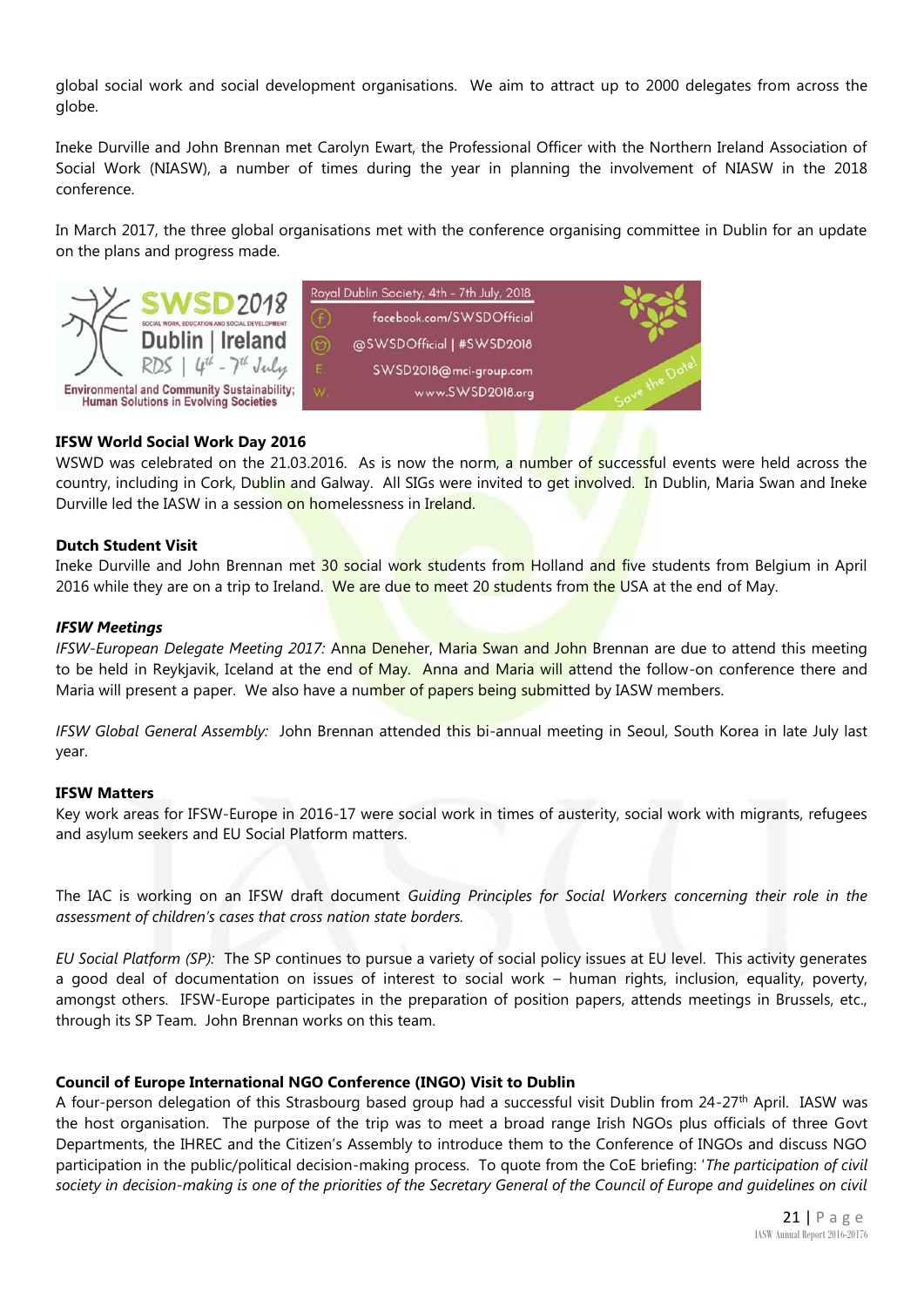society's effective and meaningful participation in the political decision-making process are being developed for possible *adoption by the Committee of Ministers'*. Aside from myself and Áine McGuirk, Maeve Foreman from the Social Work and Migrants SIG attended.

Two meetings with NGOs were held on the 25<sup>th</sup> and separate meetings with three Government Departments, the IHREC and the Citizen's Assembly were held on the 26<sup>th</sup> and 27<sup>th</sup>. A Report on this visit (the fifth such visit to a European city in the past year) will be prepared for the Council of Europe by the end of June this year.

#### **IAC Webpage on the IASW Website**

Follow events and updates on our work on our webpage.

Finally, many thanks to Danielle and Clíona in the IASW office for all of their support to the committee during the year.

#### **Affiliated Group; Head Medical Social Workers Group**

Amanda Casey

**Chairperson:** Amanda Casey, HMSW Mater Hospital **Vice Chairperson:** Carol de Wilde, HMSW St Colmcilles Hospital **Secretary:** Anne O'Loughlin, HMSW, National Rehabilitation Hospital

The National Head Medical Social Workers (HMSW) Forum is an affiliated group of the IASW. We represent social work managers in a variety of health-related settings including acute, rehabilitation, private, paediatric and maternity hospitals and hospices. We have a membership of over 35 agencies nationally and meet bi monthly.

The purpose of the National Head Medical Social Worker's Forum is to provide a medium for the development of medical social work services in hospitals across Ireland, and to promote best practice standards among medical social workers in Ireland.

#### **Aims:**

- Strategic development and workforce planning
- Support for members of the group regarding operational and site-specific issues
- Advocacy on relevant policy issues and National Clinical Programmes affecting the people that we work with
- Standardise processes across agencies to encourage and support best practice
- Support members in their everyday work through the discussion of challenges in the practice of medical social work

Our work over the last 12 months has concentrated on the following key strategic areas:

- Our annual conference was held in Kilkenny in September 2016. Presentations were made on a number of key topics including "Speaking Up for Social Work", "Ethics and Social Work", "Older People and Capacity", "Reframing Discharge Planning" and "Social Work in Ireland – Changes and Continuity". A number of subgroups were identified to progress the following priorities for the group
	- 1. Branding and lobbying with IASW
	- 2. Research
	- 3. Discharge and Care planning
	- 4. Staffing levels and structures for MSWs
- HMSWs attended a workshop by the Assisted Decision Making Capacity Act Project Manager within the Quality Improvement Division of the HSE. They are interested to work with Medical Social Workers in planning the roll out and impact of the new legislation on our work and acknowledged that social work is well placed to contribute to the development of procedures around this. We made a submission via the IASW to the consultation process for the HSCP Guidelines on the Mental Capacity (Assisted Decision Making) Act
- Ongoing liaison with HSE/Tusla re roll out of Children First Policy. Most HMSW involved as either Designated Liaison Persons or Chairs of Local Implementation Committees. We are actively engaged with the Acute Hospitals Division to make representations for 2018 estimates for MSW posts in hospitals across the country to support the implementation of Children First